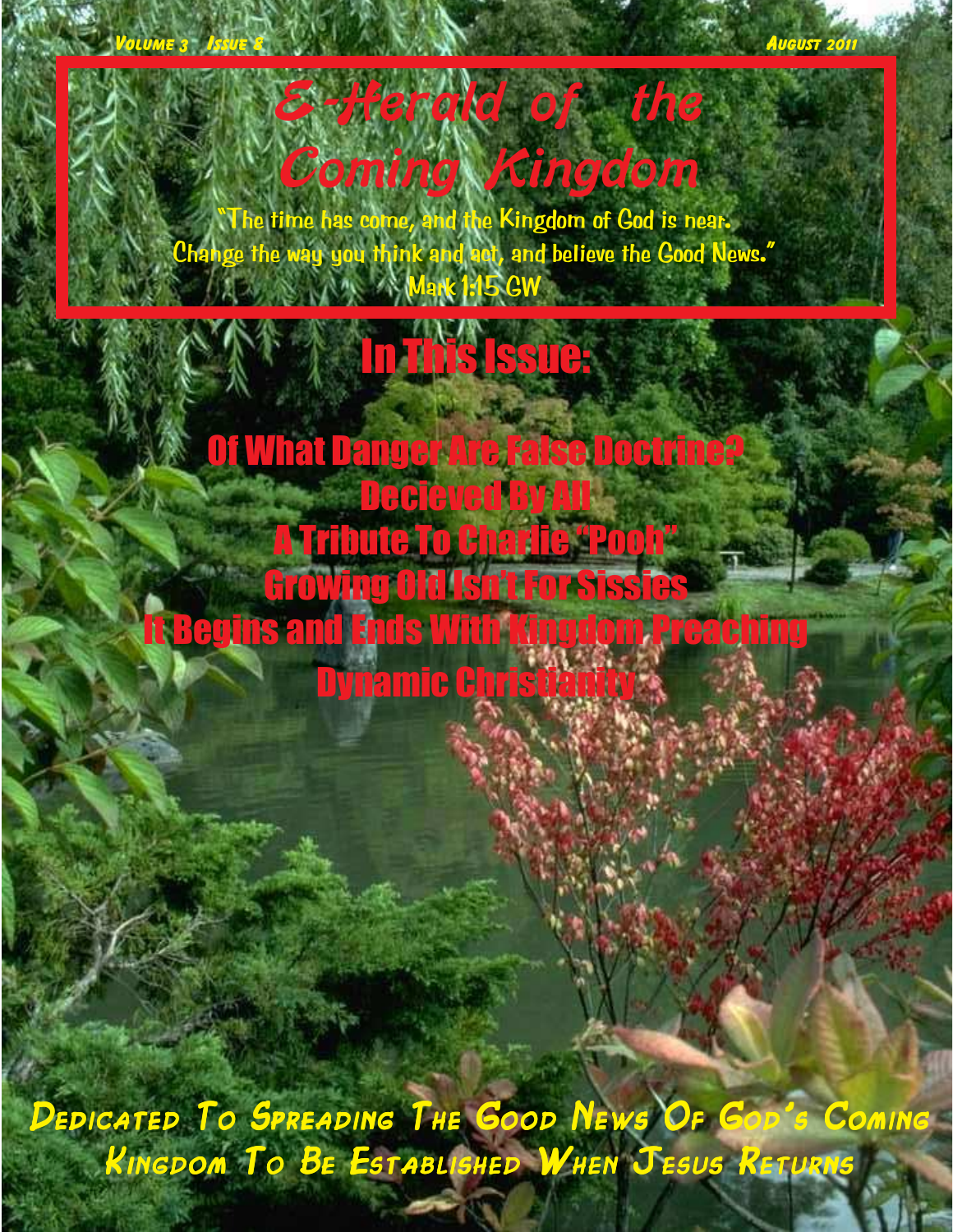

**Editorial** Pages 3 & 4

**Of What Danger Are False Doctrine Page 5 James L. Rankin**

**Deceived by All The Story of Israel (Part Three) Page 6 Wally Winner**

**A Tribute to Charlie "Pooh" Page 18 Dennis Baldwin**

**Growing Old Isn't for Sissies Page 22 Rex Cain**

**It Begins and Ends With Kingdom Preaching Page 27 Richard Eldred**

**Dynamic Christianity Page 31 Kent Ross**

*2 Timothy 3:15-17 "*

*All scripture is inspired by God and is useful to teach us what is true and to make us realize what is wrong in our lives. It straightens us out and teaches us to do what is right. It is God's way of preparing us in every way; fully equipped for every good thing God wants us to do."*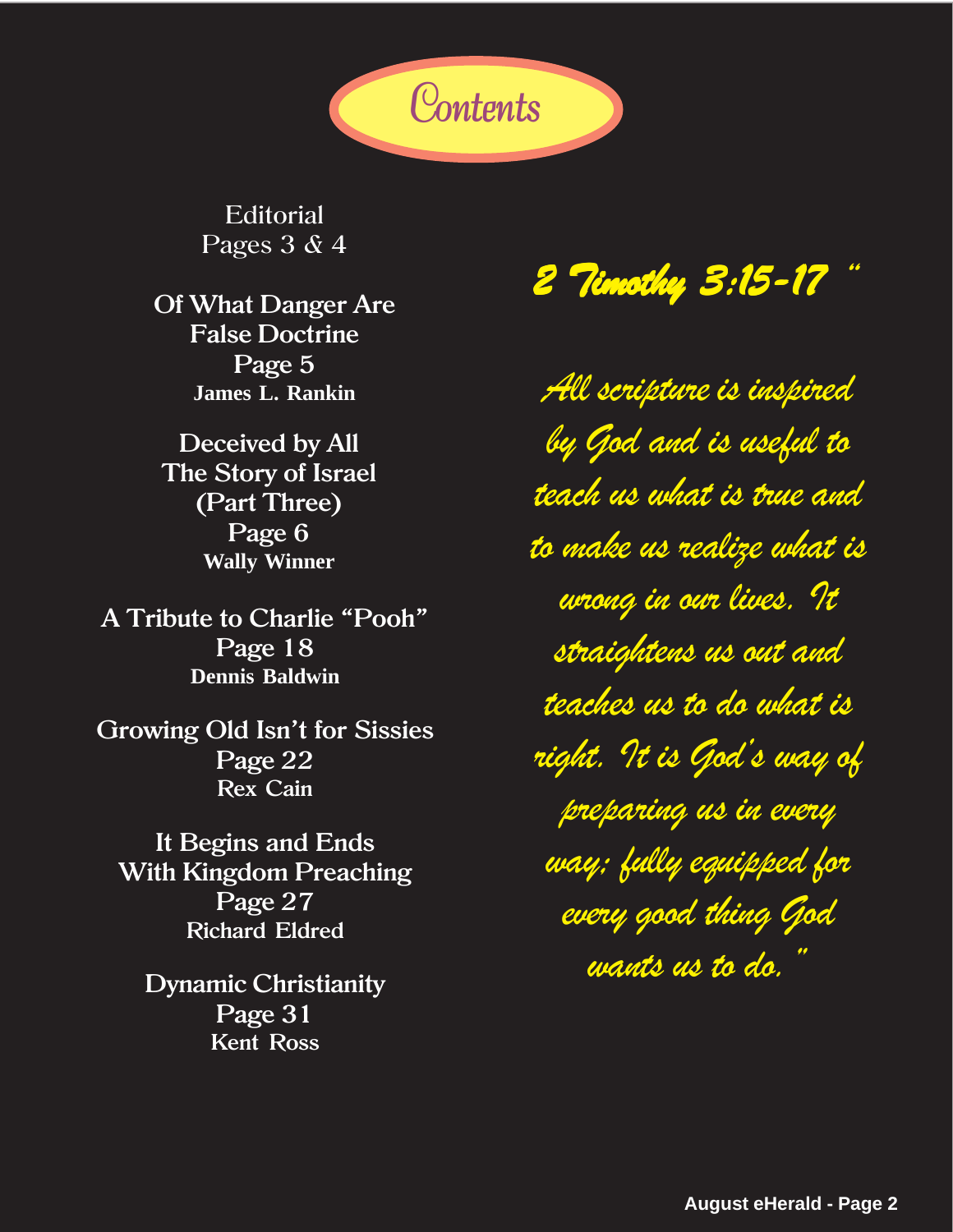### **EDITOR'S NOTE**

#### **Co-Editors: Wally Winner - Kent Ross**



#### **Interesting Developments**

Atlanta Bible College is the only college, we know of, in the entire world that teaches the truths as we believe God revealed them through His Word. That's why it is so important what happens to it in the future.

It has undergone some severe financial concerns. Those are being addressed by the new Board and the staff that remains in place with the exception of a new president.

But it has also struggled with keeping enrollment up. Fewer and fewer students have come, finished their training and then opted to enter into the ministry.

As a result church strugtgle without leadership and the danger is of the faith waning. There certainly would be remnants, pockets of faith, but leaders are needed to be spokes person for the truth of the Bible.

In a bold move the Board asked the delegates at the annual Conference to consider the question of stepping out on faith to purchase the building that was being leased for facilities for classes and offices. Though unable to take formal action, approval was indicated for the Board to move ahead to make the purchase.

Funds once in reserve have been largely expended, so this was a move of faith asking for the needed funds to make such a bid.

If this is of God, it will all work out, and I am not opposed to the matter itself. However there remain troubling concerns:

- 1) The lack of needed operating funds,
- 2) The very low enrollment figures,
- 3) The recent management decisions of the past few years have left the administration and stability of the college weakened.,
- 4) And the ensuing concerns that have reverberated amongst the churches. Perhaps these will be addressed, perhaps they are already being addressed, but concerns do remain.

I am told that while these concerns are real, we should just move on and know that this time it will be different. I hope it will be. I do have confidence in this Board and staff, but concerns do remain.

Let prayers be offered for God to open these doors because Atlanta Bible College is needed to continue preparing leadership for the Faith and for our churches.

#### **As the End of This Age Draws Near**

Prophetically the signs we see in society's moral decline, and the political instability in our world, all point toward the end of this age, and it is concerning to consider how we should best be involved in doing our Father's business.

It seems there is little effort being made in several areas. We need to be:

- 1) Building new churches, not necessarily buildings, but new churches,
- 2) Strengthening our existing church groups,
- 3) Reaching people for Christ, many more people.,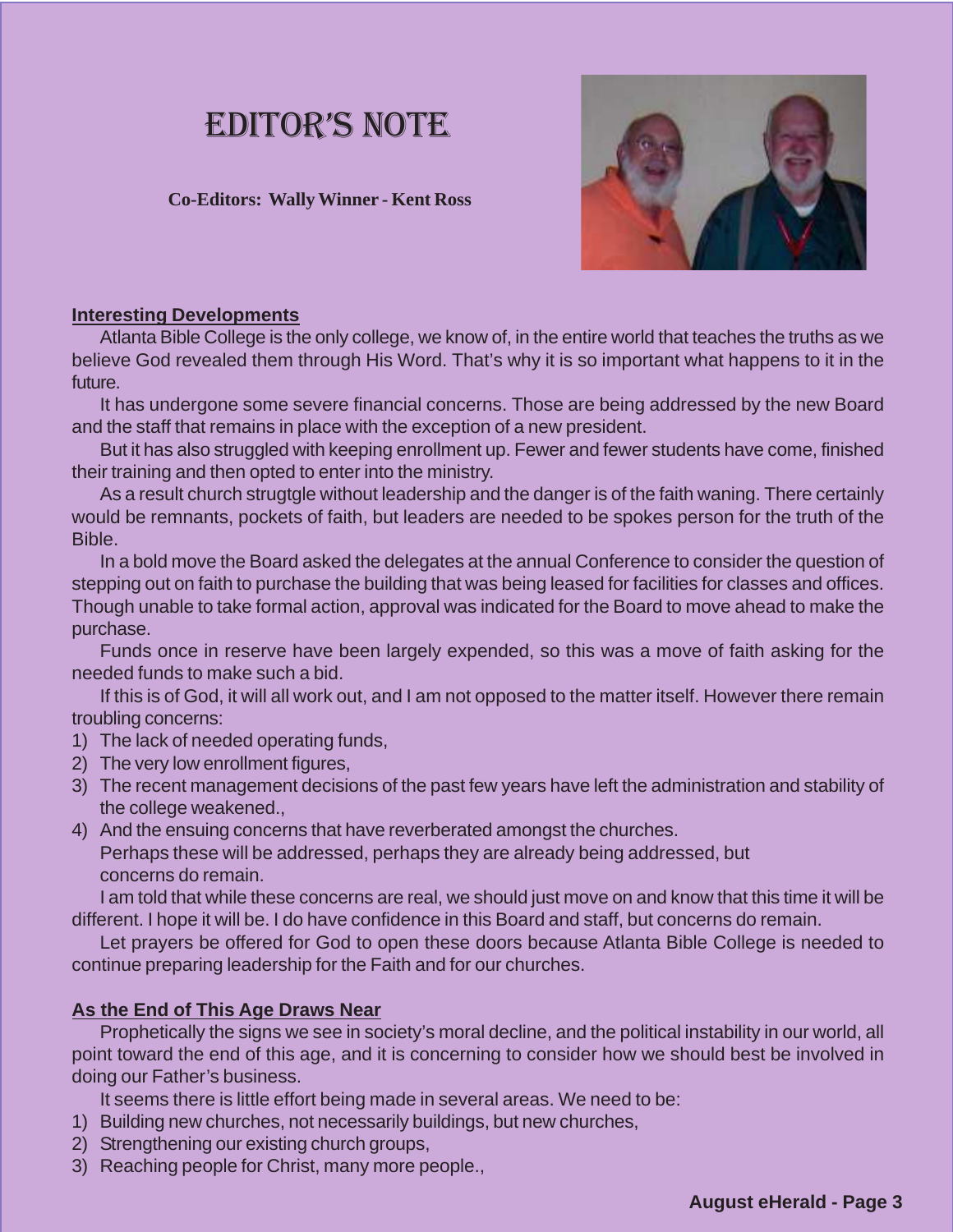4) Making disciples of all nations, yes, but beginning here in our own country, and Canada. We are making wonderful efforts in some areas of the world, notably Africa, but we need to have strong, burgeoning churches that can be the support for these efforts.

It is worrisome to remember that the Lord posed the question as to whether, when He returns, if He would find faith on the earth.

We need to determine that there will be a faithful remnant, and that we will be part of that faithful remnant, in spite of the increasing darkness that seems to be enveloping the world.

Israel, God's sign-post nation, is being surrounded by enemies of Jehovah. The nations that have always been her staunch allies seem to be weakening their commitment to her existence. Be sure and follow Co-Editor Wally Winners wonderful series on Israel prophetically.

Anti-God forces, anti-religions, seem to be on the increase, ad though we know that is what we've anticipated, we need now to be prepared to face the consequences of our faith. The Lord will stand beside us and never leave us, but the forces of evil are ominously preparing their attacks,

Stand strong and be of good courage. Hopefully the articles contained within this issue will renew your confidence in the Lord and in His mighty power to yet reach out to the world with the Gospel of the Kingdom and the things concerning Jesus Christ.



**Some of the Dixon youth during the ministry era of Ed and Lois Graham**

Church of God History Conference 2011 September 22-24 North Hills Church of God Springfield, OH

#### Among the featured presentations will be material on the ministries of Francis and Iris Burnett, Ed and Lois Graham and Milon and Joan Hall.

To register go to : http://www.abc-coggc.org/index.php?option=com\_jforms&view=form&id=5&Itemid=121

**The History Committee is looking for issues of The Restitution 1874-1925. This magazine predated The Restitution Herald and was published first in Chicago, then Plymouth, IN, and finally Cleveland, OH. We have most of the issues on microfilm and CD, but the early years from 1874-1890 or so are scattered with many issues missing. The Restitution began publishing in Chicago in 1871 but those issues were lost in the Chicago fire. So any copies from 1871-1874 would be extremely rare and therefore very valued.**

**Please check all your files for any copies handed down from your parents or grandparents, or stored in your church records and archives that might have early dates on them. Pastors please announce this to your members and ask your isolated or shut-in members. If anything is located please contact Jan Stilson at jstilson21@comcast.net We would like to gather all these lost copies and interfile them in our existing files. We will accept loose copies or bound volumes. We will accept actual copies or jpg scans of them.**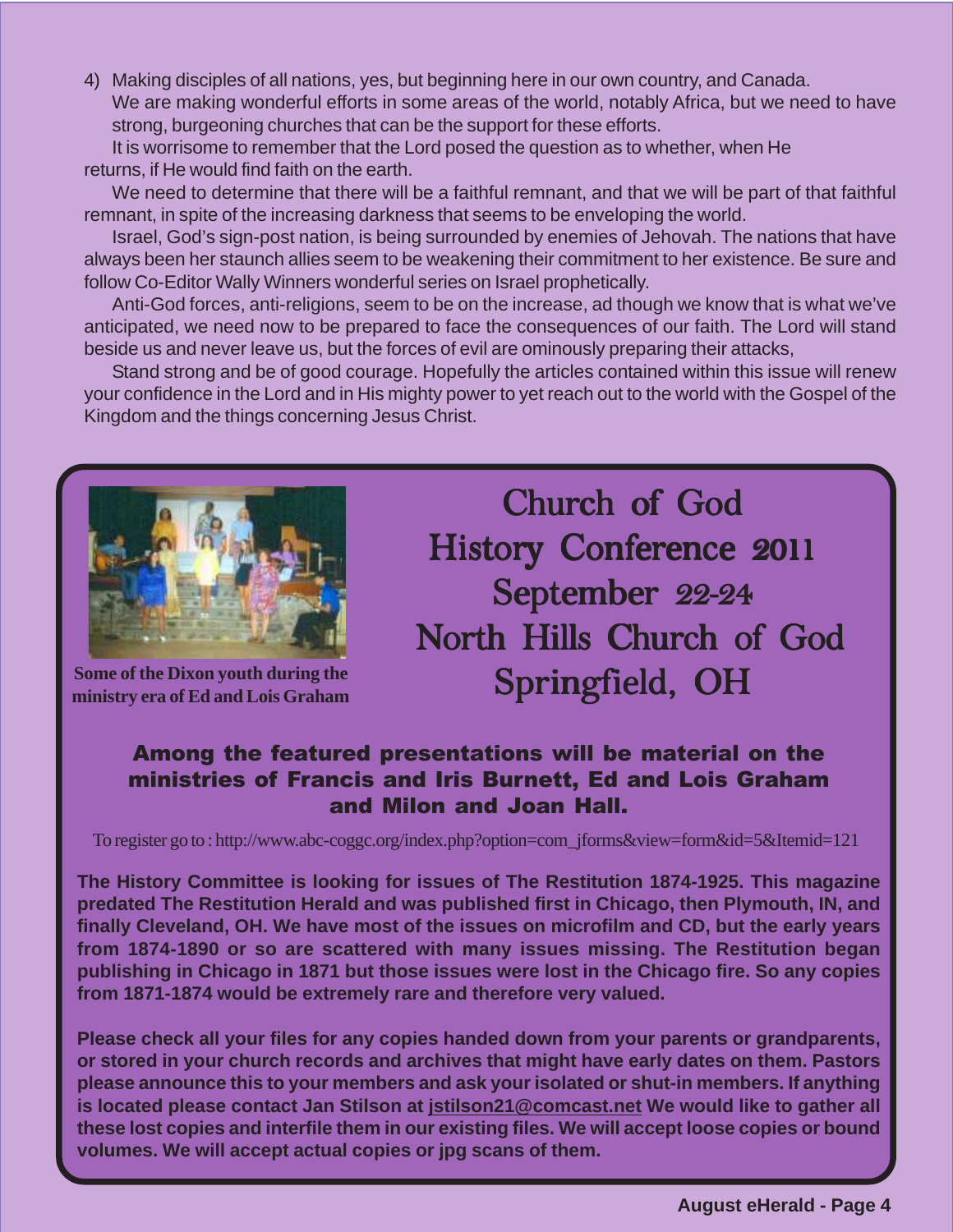| OF WHAT DANGER ARE FALSE DOCTRINES?                                                                                                                       |
|-----------------------------------------------------------------------------------------------------------------------------------------------------------|
| A BIBLE STUDY OUTLINE                                                                                                                                     |
| <b>By James L. Rankin</b>                                                                                                                                 |
|                                                                                                                                                           |
| Introduction to the Matter of Truth                                                                                                                       |
| "Truth" is indispensable.                                                                                                                                 |
| "Truth" is incompatible with "lies."                                                                                                                      |
| In our Biblical search, we begin to sort out what is true and what isn't from God's<br>revelation.                                                        |
| Recognize that the true God, Creator of mankind, must be worshipped in spirit and                                                                         |
| truth.                                                                                                                                                    |
| Key Texts: 2 Corinthians 11:1-4, 13-15 and John 4:24.                                                                                                     |
| We consider three categories of false doctrine.                                                                                                           |
| 1. Another Jesus.                                                                                                                                         |
| Matthew 24:4-5-Many shall come in my name.<br>Luke 17:22-23-If they say, "See here or there," go not after them.                                          |
| 1 John 2:18-"Antichrist shall come."                                                                                                                      |
| $\emptyset$ "Antichrist" = "In the stead of Christ" (Strong's Concordance Greek Lexicon).                                                                 |
| Ø Compare 2 Thessalonians 2:1-12.                                                                                                                         |
| Ø Note especially verses 2 Thessalonians 2:3-4 - Opposes and supplants.                                                                                   |
| $\emptyset$ "Antichrist" = "In the stead of Christ" (Strong's Concordance Greek Lexicon).                                                                 |
| Ø Compare 2 Thessalonians 2:1-12.                                                                                                                         |
| Ø Note especially verses 2 Thessalonians 2:3-4-Opposes and supplants.<br>1 John 4:1-3-False prophets taking the place of Christ: Try them.                |
| 2. Another Spirit.                                                                                                                                        |
| Ephesians 2:2—The spirit that now works in the children of disobedience.                                                                                  |
| 1 John 4:4-6-Spirit = Unseen Power.                                                                                                                       |
| Ø "He that is in you" (the Church) VS "He that is in the world."                                                                                          |
| Ø "Spirit of truth." VS "Spirit of error."                                                                                                                |
| Ø Acts 26:17-18-"Light"-God VS "Darkness"-Satan.<br>Ø 2 Timothy 1:7-Spirit of "power," "love," and "sound mind."                                          |
| 3. Another Gospel.                                                                                                                                        |
| Galatians 1:6-11—"Which is not another": True Gospel = 'Not after man.'                                                                                   |
| Galatians 2:4-5-Truth of the Gospel. VS False brethren.                                                                                                   |
| Jeremiah 28:1-17-False prophets taught sweet sound of 'other gospel.'                                                                                     |
| 1 Kings 13:1-32-false prophet destroys true prophet by lying.                                                                                             |
| Conclusion. Lack of Knowledge caused by Rejection of Knowledge.                                                                                           |
| Hosea 4:6-"My people are destroyed for lack of knowledge."                                                                                                |
| 1 Peter 1:3—"According as his divine power has given unto us all things that pertain                                                                      |
| unto life and godliness, through the knowledge of him that has called us to glory                                                                         |
| and virtue."                                                                                                                                              |
| Acts 17:26-27—"And (God) has made of one blood all nations of men for to dwell on                                                                         |
| all the face of the earththat they should seek the Lord, if haply they might feel<br>after him, and find him, though he be not far from every one of us." |
|                                                                                                                                                           |
|                                                                                                                                                           |

 **August eHerald - Page 5**

Ų

2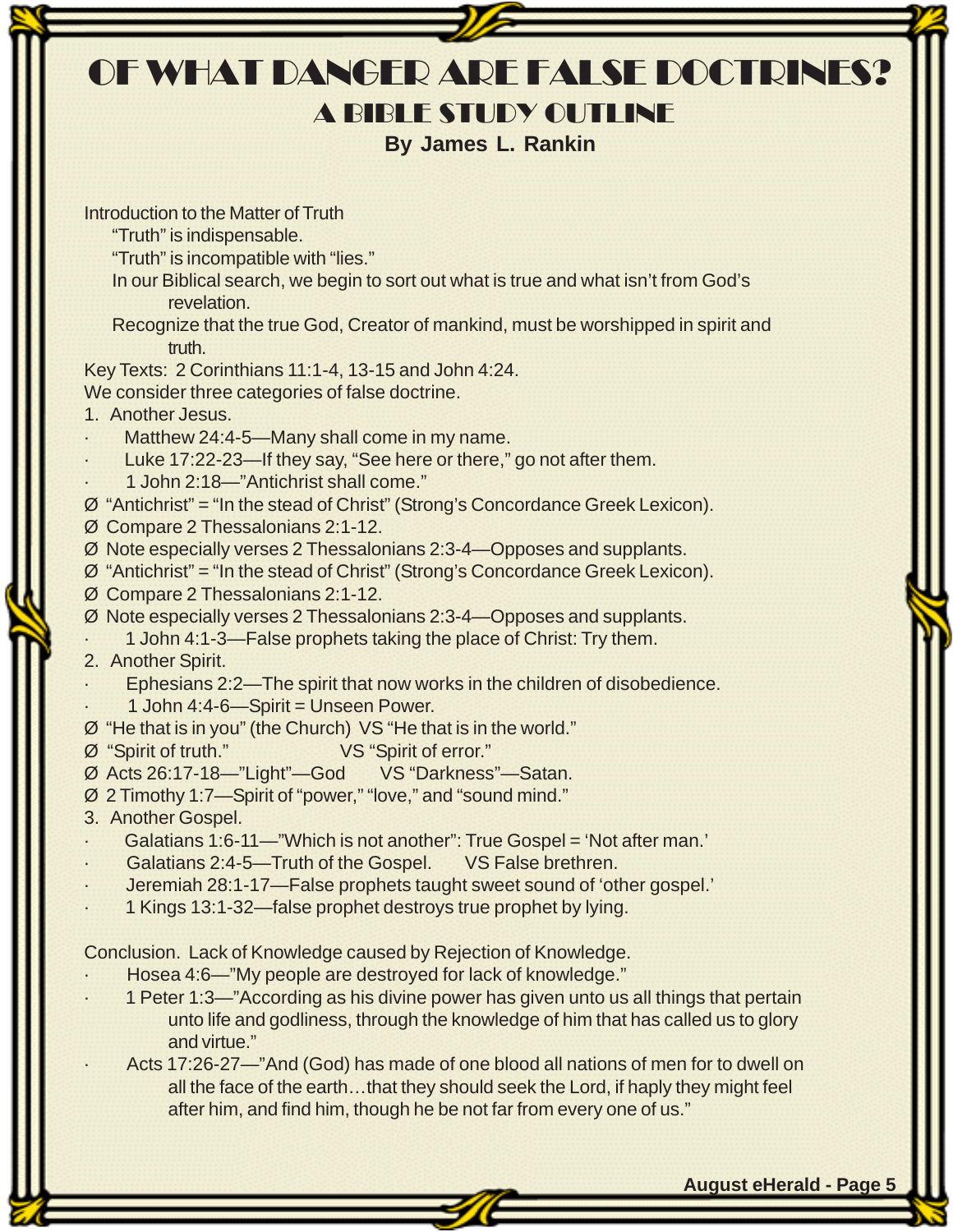## **Deceived By All**

**The Story of Modern Israel Part Three From Statehood to the Present By Wally Winner**

In that day it shall be said to Jerusalem:

" Do not fear; Zion, let not your hands be weak. The LORD your God in your midst, The Mighty One, will save; He will rejoice over you with gladness, He will quiet you with His love, He will rejoice over you with singing." (Zephaniah 3:16, 17)



The United Nations Security Council was to begin a "debate" about whether or not they will divide Jerusalem without negotiation or approval from Israel at the end of July.

It was reported by the Haaretz newspaper that Quartet members (United Nations, EU, USA, Russia) were "expected to release a statement endorsing U.S. President Barack Obama's May 19 speech on the Middle East, which called for...the borders of a future state based on pre-1967 lines..."

According to an article in the Jerusalem Post, Netanyahu said he was ready to restart negotiations "tomorrow morning" but the Palestinians "refuse" to negotiate now. Jewish Telegraphic Agency (JTA) recently reported, "Palestinian negotiators refuse to return to talks unless Israel freezes settlement; Israel will not consider talks with the Palestinians unless the P.A. (Palestinian Authority) breaks off its talks with Hamas, and unless the framework of the talks includes recognition of Israel as a Jewish state, an end to refugee claims and a long term Israeli presence in the Jordan Valley," [without which Israel cannot defend her existence.]

Trouble is coming….an armed conflict, but this is not the first, second, or third time. "We're about to crash into the wall. We're galloping at full speed toward a situation where Israel will cease to exist as a Jewish state," said Israeli President Shimon Perez. "Whoever accepts the basic principle of the 1967 lines will receive international support from the world," Peres said. "Whoever rejects it will lose the world."

As the British forces pulled out of Palestine on the eve of U.N. Resolution 181, the Arab states declared that if such a state was declared, they would invade it. Armed with the promise of US President Harry S. Truman that he would recognize such a state if it was declared, the Israeli Declaration of Independence was read out on Friday, the 14th of May 1948 by David Ben Gurion. He became the first Prime Minister of the new state. Chaim Weizmann, head of the World Zionist Organization, was elected as the first president. The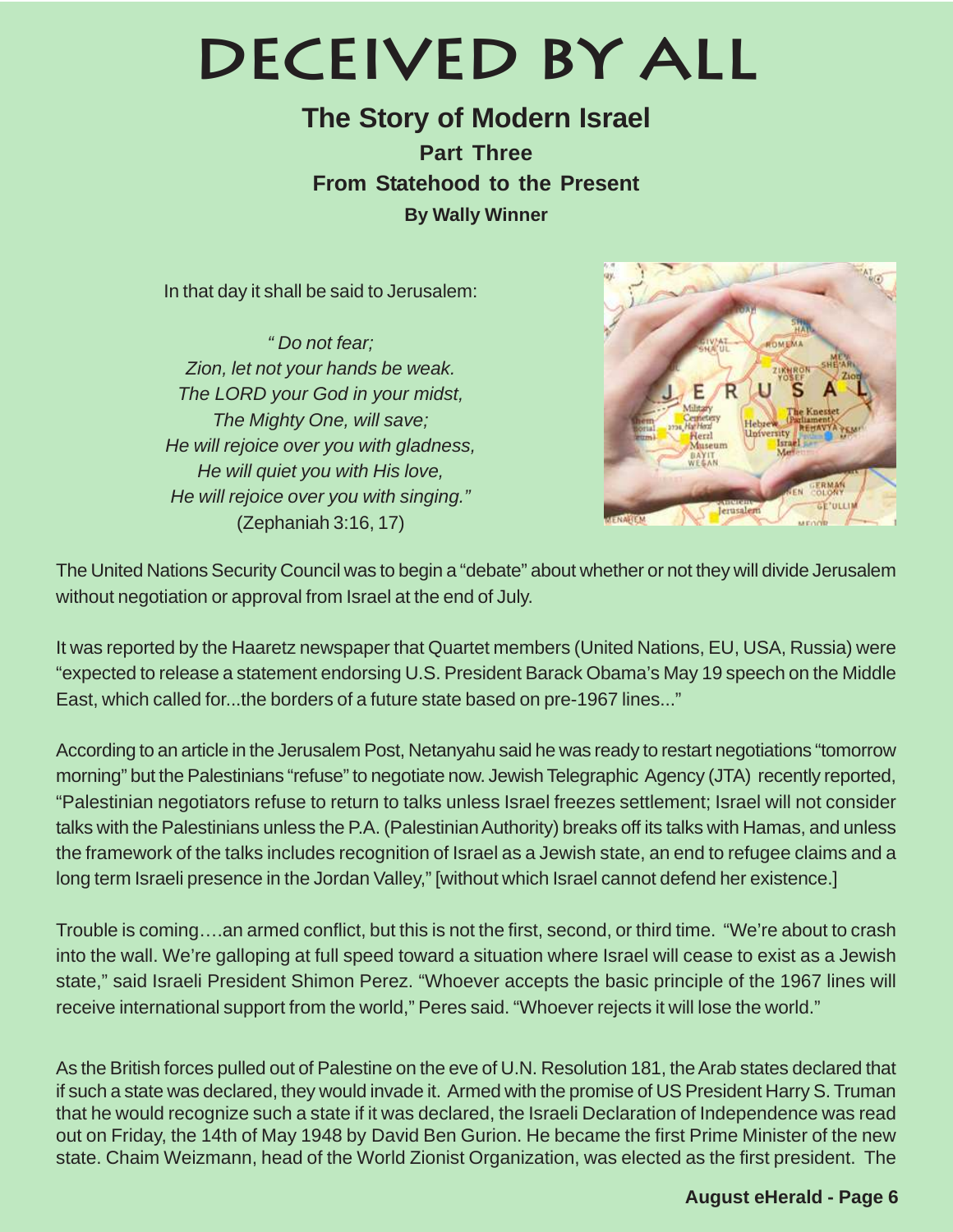

State was quickly recognized by the United States and the USSR. It is a country no larger than the state of New Jersey.

The declaration stated that Israel "will uphold the full social and political equality of all its citizens, without distinction of race, creed or sex; will guarantee full freedom of conscience, worship, education and culture; will safeguard the sanctity and inviolability of the shrines and Holy Places of all religions; and will dedicate itself to the principles of the Charter of the United Nations."

Less than 24 hours later, the regular armies of Egypt, Jordan, Syria, Lebanon, and Iraq invaded the country forcing Israel to defend the sovereignty it had just declared. Iraqi forces occupy Judea, Samaria and eastern Jerusalem, including the Old City and the Temple Mount. Jordan annexes East Jerusalem, destroying all Jewish settlements. Egypt occupies Gaza. The Arab refugees, approximately 720,000, were encouraged to leave Israel by Arab leaders promising to purge the land of Jews. Sixty-eight percent left without ever seeing an Israeli soldier.

The Mufti of Jerusalem, Haj Amin Al Husseini stated, "I declare a holy war, my Moslem brothers! Murder the Jews! Murder them all!"

In what became known as Israel's War of Independence, the newly formed, poorly equipped Israel Defense Forces (IDF) were able to drive back the invading armies in fierce fighting which lasted some 15 months

and claimed over 6,000 Israeli lives (nearly one percent of the country's Jewish population at the time). The British had left their military weapons to the Arabs on their withdrawal. With each Israeli victory, the IDF confiscate the weapons and used them in the fight.

During the first months of 1949, direct negotiations were conducted under UN auspices between Israel and each of the invading countries (except Iraq, which refused to negotiate with Israel), resulting in armistice agreements which reflected the situation at the end of the fighting.

At the conclusion of the War of Independence, in 1949, all of the Arab countries who invaded Israel signed cease fire agreements with Israel, starting with Egypt on February 24 and concluding with Syria on July 20. These

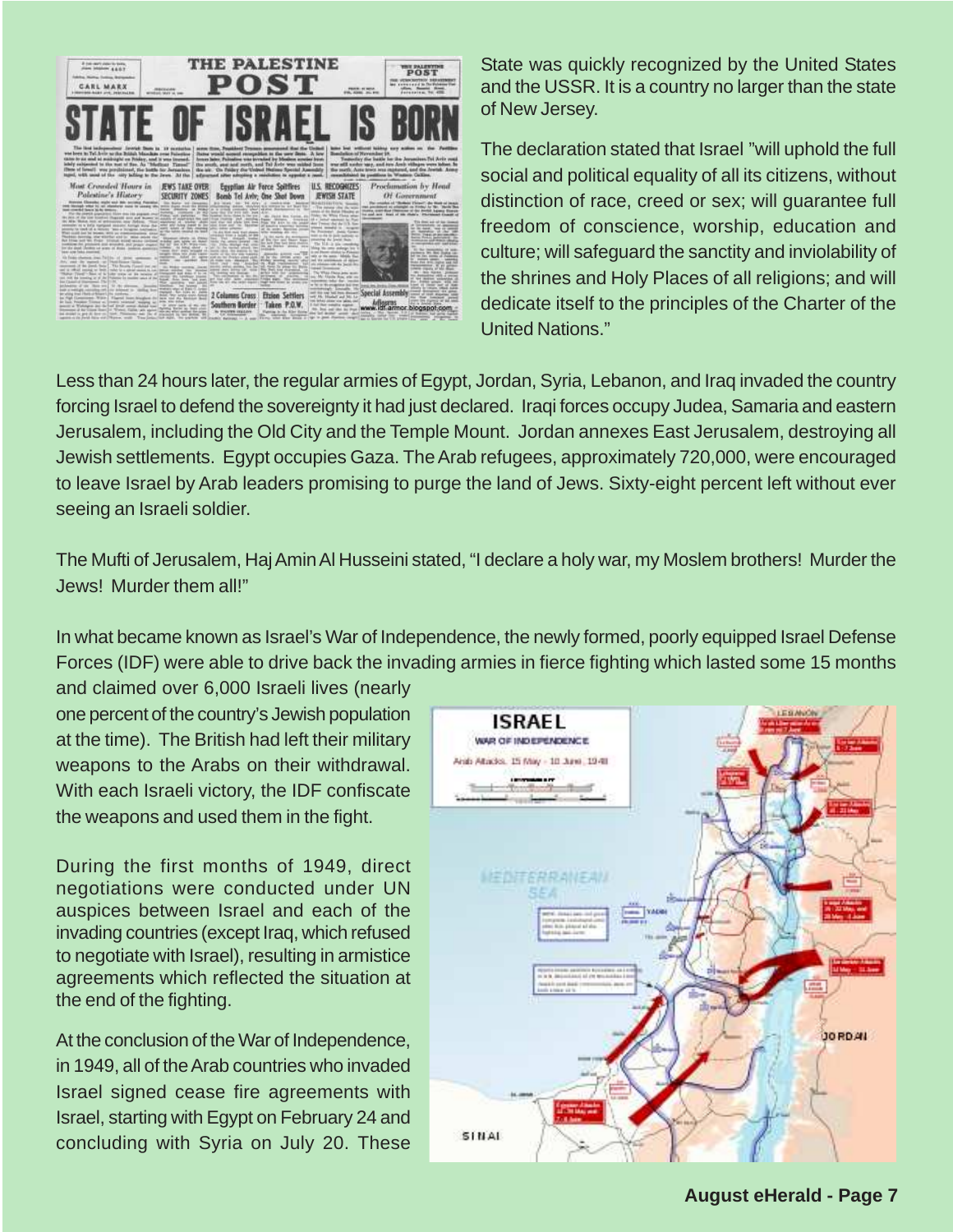agreements specified the interim borders between Israel and the Arab states, as decided by the outcome of the battles.

The territorial result was:

•The border with Egypt was restored to its previous line, with the exception of the Gaza Strip where Egypt continued in control. •The border with Lebanon was restored to its previous line.

•The border with Syria was restored to its previous line.

•Jordan retained control of the hill country historically known as Judea and Samaria. This territory was renamed the "West Bank". •Jordan controlled the Old City of Jerusalem.

The "1949 Armistice Line" has become known as the "Green Line".

The Palestinians did not declare a state immediately, and though several attempts were made to do so, they were blocked by the Jordanians and then by the Egyptians. The Egyptians later allowed the declaration of such a state in Gaza in September 1948, but it was recognized by no-one and had no resources and no real existence. Arab states had no interest in the formation of a separate state in Palestine, both because each state had territorial ambitions in Palestine, and because they feared the radical influence of Palestinian leadership under Haj Amin El-Husseini, the Grand Mufti of Jerusalem.



In the years 1948-52 870,000 Jews were expelled from Arab countries. Many of their communities dated back 2,5000 years. Most flee to Israel and are absorbed. During the same period, 720,000 Arabs flee from Israel and are confined to refugee camps. The camps are still in existence today. Arab refugees were INTENTIONALLY not absorbed or integrated into the Arab lands to which they fled, despite the vast Arab territory. Out of the 100,000,000 refugees since World War II, theirs is the only refugee group in the world that has never been absorbed or integrated into their own peoples' lands. They live in tent or "cardboard" cities being fund by the UN not by the wealthy oil rich Arab countries. They are used for political purposes and news sources are encouraged to show pictures of the plight of these Arabs.

On May 11, 1949, Israel took its seat as the 59th member of the United Nations. Israel is the only member of the UN that is not permitted membership on the Security Council. Israel

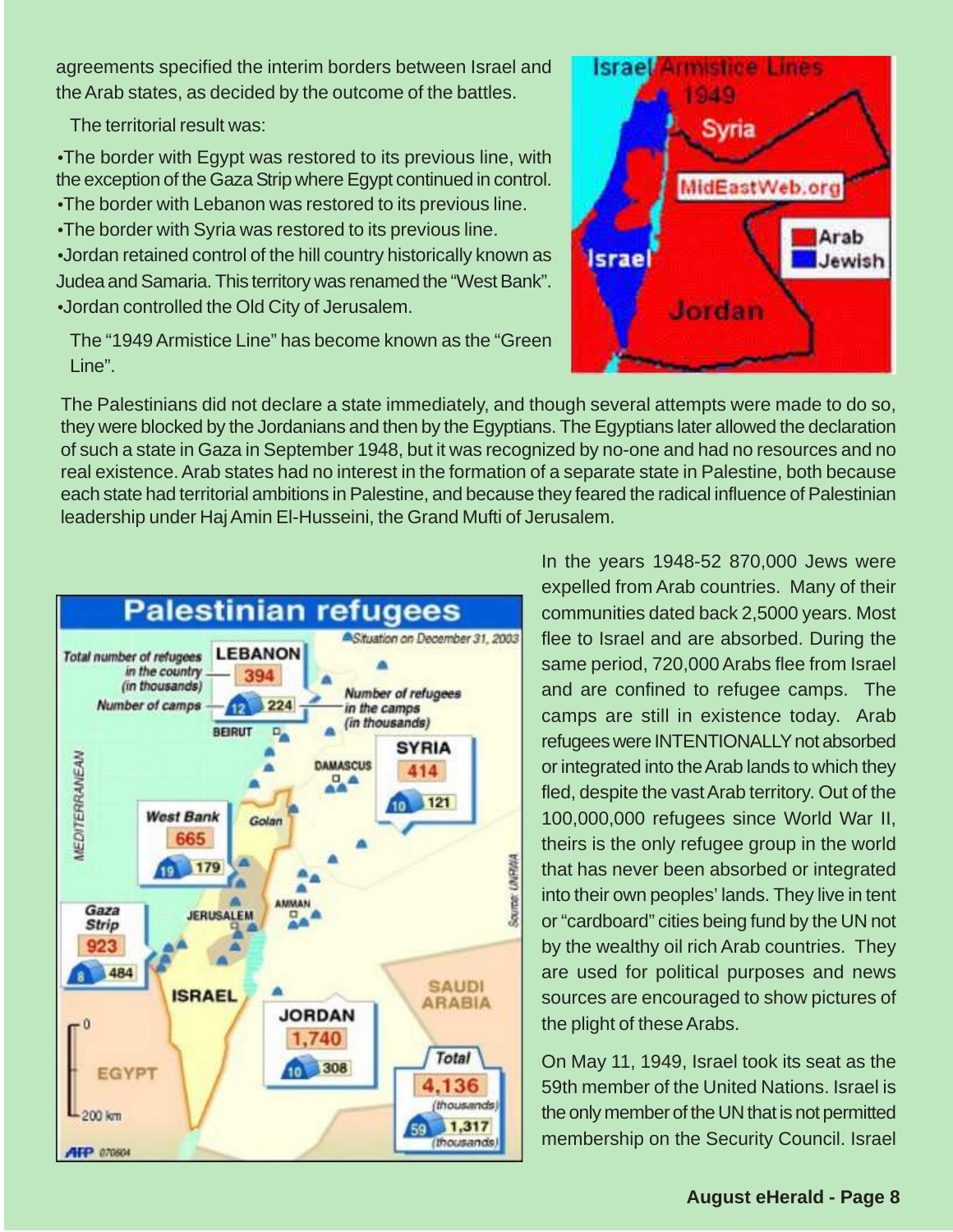will become the country which has the most number of UN resolutions directed against it. Israel has never been permitted membership in the International Red Cross.

The new nation encouraged Jews to return to their land. In the first four months of independence, some 50,000 newcomers, mainly Holocaust survivors, reached Israel's shores. By the end of 1951, a total of 687,000 men, women, and children had arrived, over 300,000 of them refugees from Arab lands, thus doubling the Jewish population.

The new Jewish nation began building housing, mechanize agriculture, establish a merchant fleet and a national airline, exploit available minerals, develop industries and expand roads, telecommunications, and electricity networks.

Towards the end of the first decade, the output of industry doubled, as did the number of employed persons, with industrial exports increasing four-fold. Vast expansion of areas under cultivation had brought about self-sufficiency in the supply of all basic food products except meat and grains, while some 50,000 acres of mostly barren land were afforested and trees were planted along almost 500 miles of highways

 Terrorist raids continue from 1952-1956 into Israel from adjoining Arab states, including Egyptian-sponsored fedayeen raids from Gaza (Fedayeen meaning "those who sacrifice" is a term used to describe several distinct, militant groups and individuals in the Arab world at different times in history. It is sometimes used colloquially to refer to suicide squads, especially those who are not bombers…Wikipedia). The Israeli army adopts policy of reprisals.



#### Israeli Tanks in the Sinai

In 1956, the U.S. retracted its offer to finance Egypt's Aswan Dam. In response on July 26, 1956 Gamal Abdel Nasser nationalizes the Suez Canal and blocks Israeli shipping. Israel then captures the Sinai from Egypt and terrorist bases in Gaza are dismantled. U.S.-Soviet pressure forces Israeli withdrawal from Sinai without a peace treaty. United States President Dwight Eisenhower guarantees protection to Israel. Armed with this promise, Israel withdraws their troops. Nasser was honored by Arabs as a leader who had saved the Arab world. Despite the guarantees that the waterways would remain open, Egypt refuses to open the Suez canal to Israeli shipping.

A meeting in Cairo in 1964 forms the Palestinian Liberation Organization (PLO) with the aim of "liberating" Palestine. The PLO Charter calling for Israel's destruction is adopted (still in place). The campaign of terror attacks across Israel's borders escalates.

After the 1956 Suez Crisis, the United Nations had established a presence in the Middle East, especially at sensitive border areas. The 3,300 United Nations troops were only there with the agreement of the nations that acted as a host to it. By May 1967, the Egyptians had made it clear that the United Nations was no longer wanted in the Suez region and expelled the peace keeping troops. Gamal Nasser, leader of Egypt, ordered a concentration of Egyptian military forces in the sensitive Suez zone. The view in Israel was that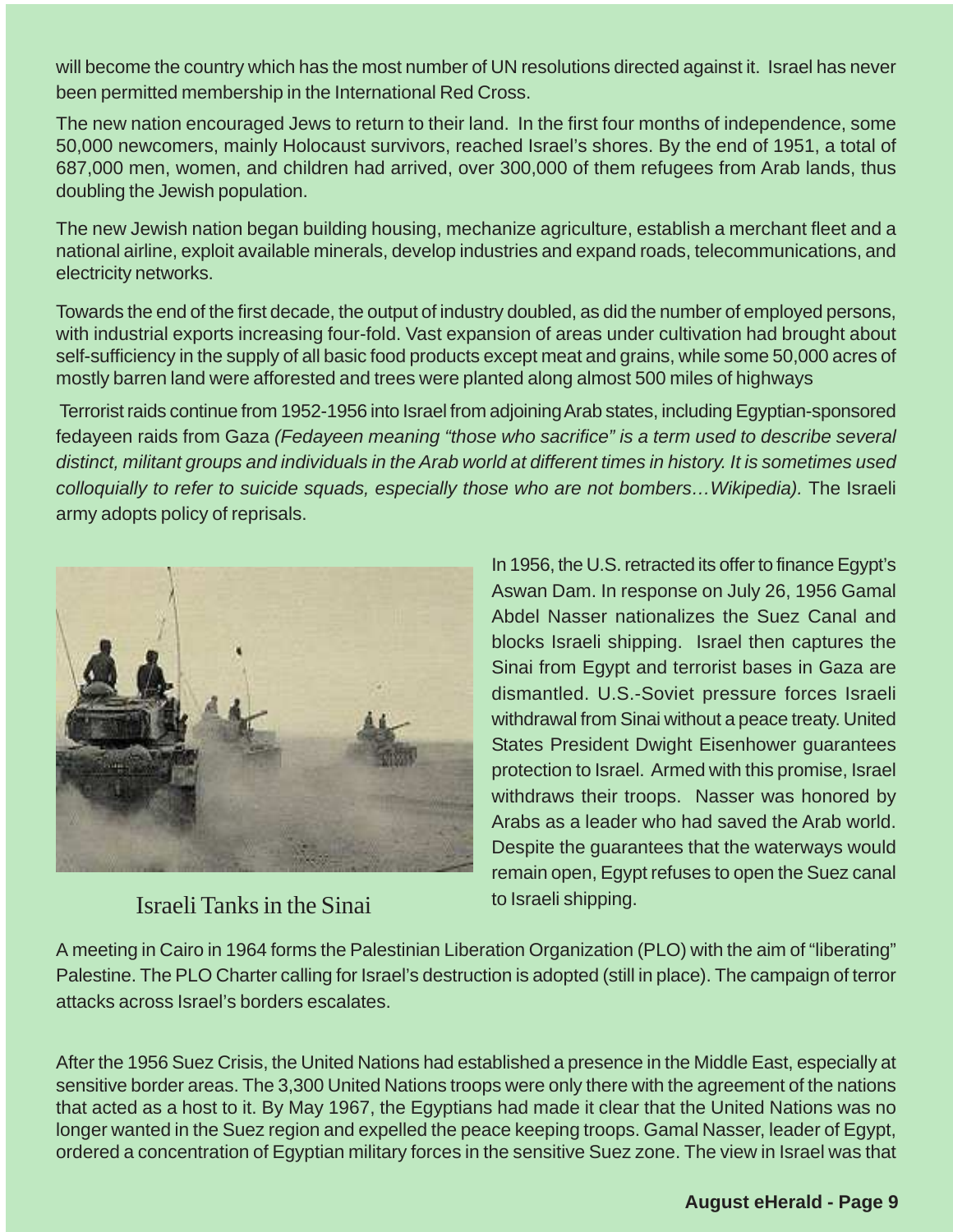Egypt was preparing to attack. The Egyptians had also enforced a naval blockade which closed off the Gulf of Aqaba to Israeli shipping. The American guarantees made by President Eisenhower to protect Israel fail to take effect. The American government declares they cannot find the paperwork. There is no military support from the U.S.

This lead to the Six-Day War which took place in June 1967. The Six-Day War was fought between June 5th and June 10th. The Six-Day War was initiated by General Moshe Dayan, the Israeli's Defense Minister as a preventative military effort to counter what the Israelis saw as an impending attack by Arab nations that surrounded Israel. The war was against Syria, Jordan and Egypt, all nations that moved troops to Israel's borders.



Israel believed that it was only a matter of time before the three Arab states co-ordinated a massive attack on Israel. Rather than wait to be attacked, the Israelis launched a hugely successful military campaign against its perceived enemies. The air forces of Egypt, Jordan, Syria and Iraq were all but destroyed on June 5th. By June 7th, many Egyptian tanks had been destroyed in the Sinai Desert and Israeli forces reached the Suez Canal and were headed to Cairo with little resistance. On the same day, the whole of the west bank of the Jordan River had been cleared of Jordanian forces.

The Golan Heights were captured from Syria and Israeli forces moved 30 miles into Syria itself. From these heights, Syria had shelled and destroyed 205 houses, 175 acres of orchards and 75 acres of grain.

Once again, it was the United States that pressured Israel to stop at the canal and not move on to Cairo. The United States again made protective promises to Israel. Once again Israel took the United States at their word.

This time Israel did not withdraw to the 1949 armistice lines. They had learned that international guarantees were meaningless. The only security for Israel's citizens was the protection that came from occupying the strategic property they now had.

The war was a disaster for the Arab world and temporarily weakened the man who was seen as the leader of the Arabs – Gamal Abdul Nasser of Egypt. The war was a military disaster for the Arabs, but it was also a massive blow to the Arabs morale. Here were four of the strongest Arab nations systematically defeated by just one nation.

The success of the campaign must have surprised the Israelis. However, it also gave them a situation that was to prove to be a major problem for the Israeli government for decades. By capturing the Sinai, the Golan Heights and the West Bank of the Jordan River, the Israelis had captured for themselves areas of great strategic value. However, the West Bank also contained over 600,000 Arabs who now came under Israeli administration. Their plight led many young Arabs into joining the PLO, a group that the Israelis deemed a terrorist organization. Israeli domestic policies became a lot more complicated after the military successes of June 1967.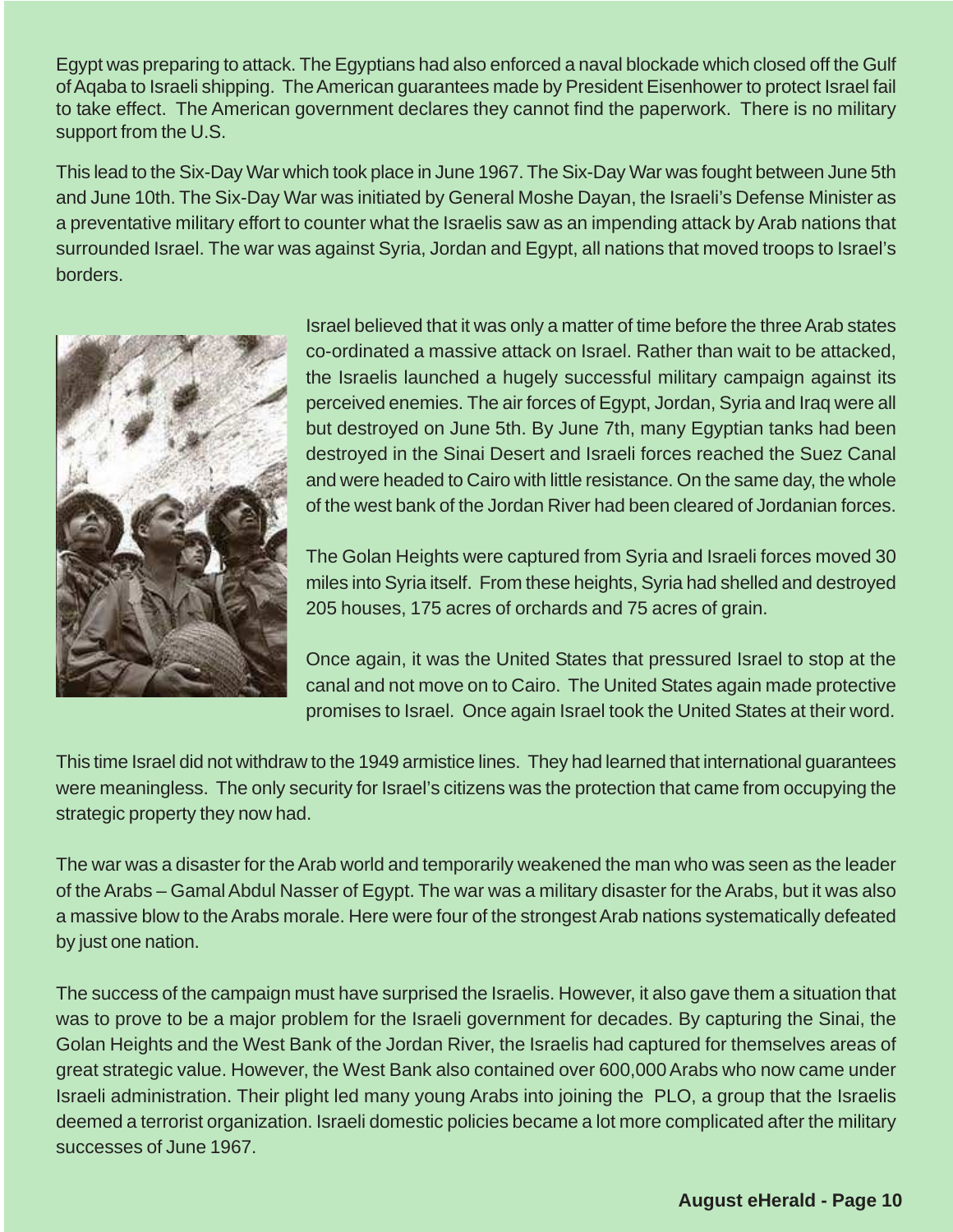**August eHerald - Page 11**

Jerusalem is finally reunited. However, Moshe Dayan gives administration of the Temple Mount to the Waqf, the High Muslim Council of Jordan. Though it may have seemed like the right political thing to do at the time, it will eventually become a disastrous decision. It will give Islam a safety zone in Jerusalem to collect and hide weapons and to organize terror campaigns.

The PLO does not take long in responding. On July 22, 1968, an El Al Israel Airlines plan departing from Rome and headed for Tel Aviv was hijacked. The plane, carrying 32 passengers and 10 crew members, was diverted to Algiers. It marks the beginning of PLO campaign of international terror. Yasser Arafat becomes the head of the Fatah guerilla wing and gains control of the PLO in 1969.

The War of Attrition lasts from 1969-1970. Syria launches a campaign of continuous attacks along the Golan Heights. The PLO steps up terror attacks across the Jordan River.

During this time, Egypt and Israel engage in the more serious part of this War. Israel utilized its aircraft as flying artillery. For the first time, modern American-made fighters took part in the action. This development was the direct result of a French arms embargo to the Middle East following the Six Day War. In reality, the embargo applied only to Israel, which had previously relied on French aircraft of all types.

Israeli aircraft were able to reach strategic targets deep inside Egypt. Before long, they began hammering Migs in dogfights. In fact, the U.S.S.R. took an active role in Egypt's air defense, providing the latest equipment along with thousands of "advisors." Soviet participation went far beyond a training role. Russians operated the sophisticated radars and surface-to-air missiles and succeeded in downing several Israeli planes. They even flew Egyptian Migs until Israeli pilots shot down five Russian pilots, without loss, in a massive dogfight.

Israel then started some daring missions. They stole a brand new Soviet radar and flew it back to Israel. Helicopters inserted troops on many missions in Egypt's heartland. Together with the strategic bombing missions these deep penetrations revealed Egypt's vulnerability. Egypt decides they have had enough and calls for an end to the war.

The events of September 1970 change some directions in the Arab world. On September 28th, Egypt's Nasser dies and is succeeded by Anwar Sadat. In a bold move, the PLO with the aid of Syria attempt to take over Jordan. King Hussein massacres Palestinian Arabs and expels Arafat and the PLO in "Black September." The PLO is forced to flee and from 1971-75 relocates to Lebanon and establishes de facto state on its territory, which becomes a base for all international terror organizations. The PLO campaign of massacres continues in northern Israel.

The XXth Olympic Games were held in Munich, Germany in 1972. Tensions were high at these Olympics, because they were the first Olympic Games held in Germany since the Nazis hosted the Games in 1936. Early in the morning of September 5<sup>th</sup>, eight members of the PLO group "Black September" (taken from the 1970 Jordan expulsion), broke into the Israeli housing in the Olympic Village. The terrorists killed two members of the Israeli Olympic team and then took nine others hostage.



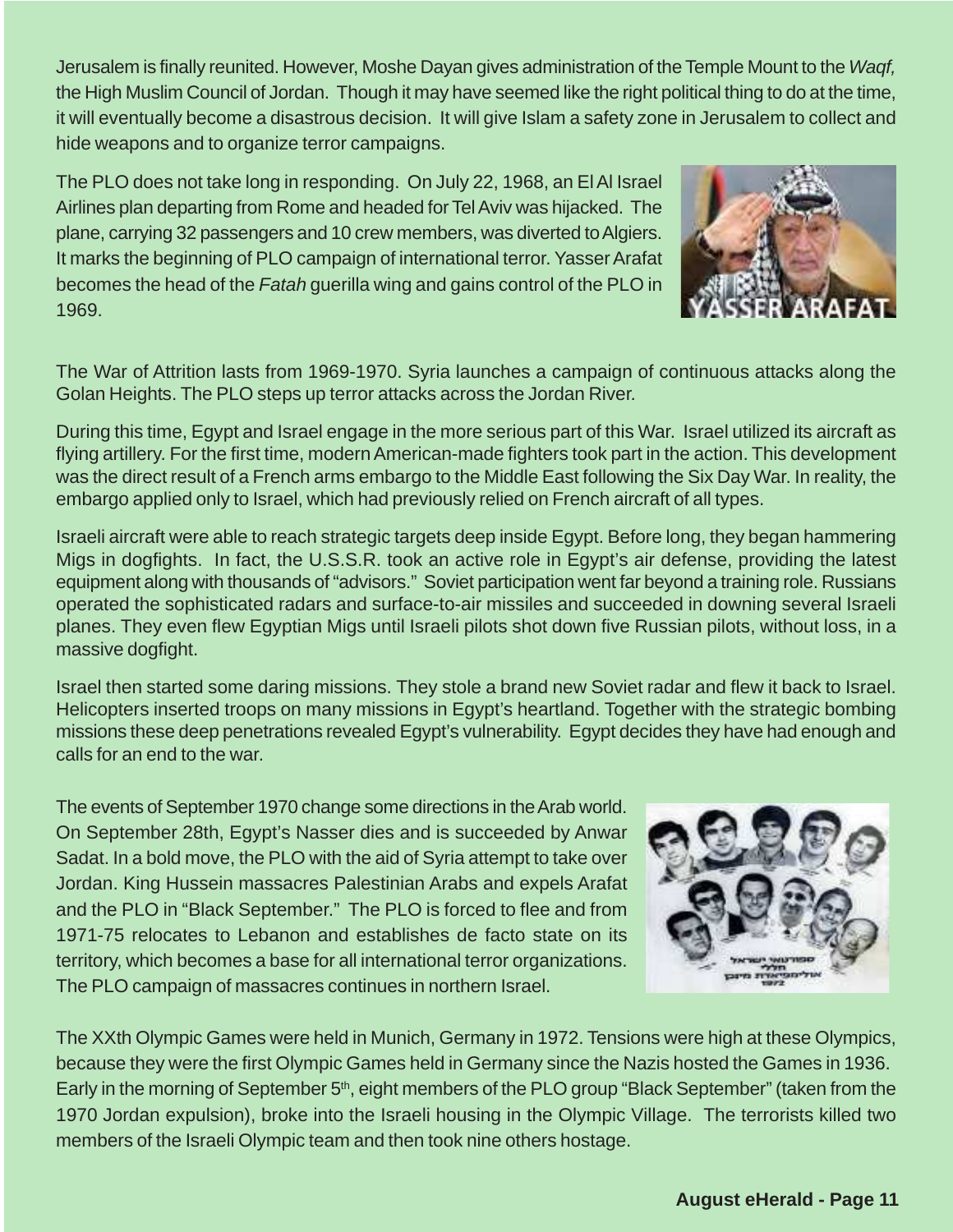After some negotiations, the terrorist and hostages were transported to the airport where they expected to get passage to Cairo. German military and police were waiting for them. When the terrorists knew the end had come, one of them jumped into a helicopter and shot four of the hostages, then threw in a grenade. Another terrorist hopped into the other helicopter and used his machine gun to kill the remaining five hostages. Three more terrorists were killed in this second round of gunfire. Three terrorists survived the attack and were taken into custody.

Less than two months later, the three remaining terrorists were released by the German government after two other Black September members hijacked a plane and threatened to blow it up unless the three were released. This action earns the PLO and Yasser Arafat international notoriety.

Yom Kippur is probably the most important holiday of the Jewish year. Many Jews who do not observe any other Jewish custom will refrain from work, fast and/or attend synagogue services on this day. The name "Yom Kippur" means "Day of Atonement."



On the 1973 celebration of Yom Kippur while most of the Israeli army was home with family or worshiping, Egypt and Syria launch a surprise attack against Israel. On the Golan Heights, approximately 180 Israeli tanks faced an onslaught of 1,400 Syrian tanks. Along the Suez Canal, 436 Israeli defenders were attacked by 80,000 Egyptians. It was a David against Goliath event.



Thrown onto the defensive during the first two days of fighting, Israel mobilized its reserves and despite heavy casualties, Israeli army reverses the tide and

advances toward Cairo and Damascus. The Arab states were swiftly resupplied by sea and air from the Soviet Union, which rejected U.S. efforts to work toward an immediate cease-fire. As a result, the United States belatedly began its own airlift to Israel.

It is the Arabs that ask for a cease fire after three weeks of fighting. Egypt was saved from a disastrous defeat by the UN Security Council, which had failed to act while the tide was in the Arabs' favor. Israel negotiates disengagement agreement with Egypt and Syria, setting cease-fire lines in the Sinai and the Golan.

The response from the Arab world was an oil embargo. International oil prices rise dramatically.

In one of their many resolutions against Israel, the United Nations passes a resolution defaming Zionism as racism in 1975. The PLO control of Lebanon is challenged, and full-scale civil war erupts between Moslems and Christians. No country really wants the PLO as part of their populace. Syria takes advantage of the situation and invades Lebanon and sets up permanent control over more than half of that country in 1976. The Western press ignores this.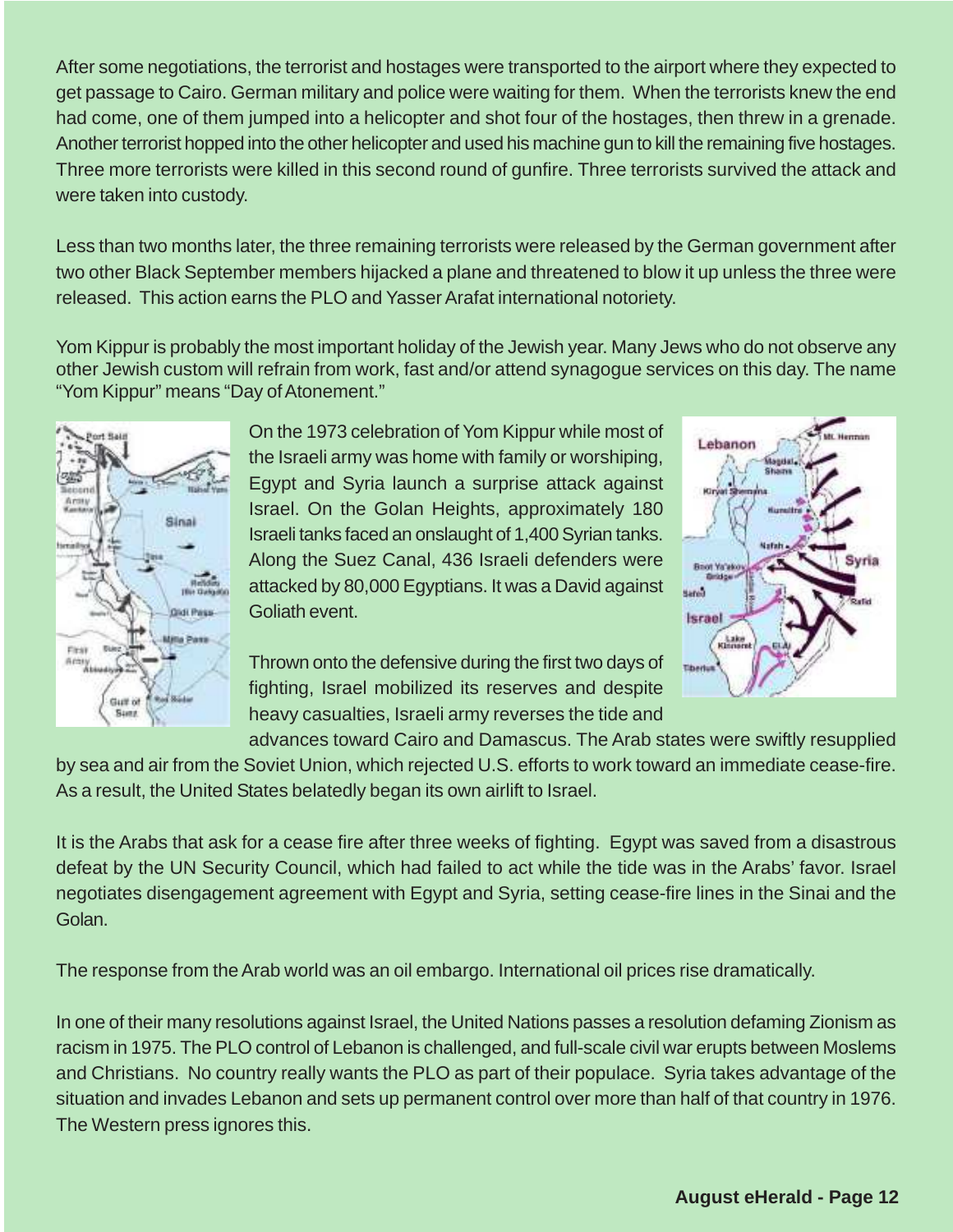On June 27, 1976, four terrorists forced an Air France plane to land in Uganda. They quickly demanded that Israel release 53 convicted terrorists. The hijackers freed the French crew and non-Jewish passengers, while retaining 105 Jewish and Israeli hostages. A 48 -hour deadline was set before executions would begin.

Faced with little choice, the Israeli government announced that it would enter into negotiations. This bought the precious time needed to consolidate a seemingly impossible military option. A new ultimatum was issued for 1 p.m. on Sunday, July 4th.

The Entebbe airport at which the hostages were being held was built by an Israeli construction firm, which was able to provide blueprints. The released, non-Jewish hostages were able to describe the terrorists, their arms, and their positioning.

Aircraft took off at 1 p.m. on July 3 and headed south. The lead Hercules carried the rescue force, led by Lt. Col. Yonatan Netanyahu (brother of present Israeli Prime Minister Benjamin Netanyahu). It had a black Mercedes which was a perfect copy of dictator Idi Amin's personal car. Two additional Hercules carried reinforcements and troops assigned to carry out special missions, such as destroying the Migs parked nearby. A fourth Hercules was sent to evacuate the hostages.

They landed undetected at 11:01 p.m. The soldiers freed the hostages in a lightning attack, killing all eight terrorists in the process. Force commander Yoni Netanyahu was killed as he led the hostages toward the safety of the aircraft. Two hostages were killed in the crossfire inside the airport. The other squads accomplished their missions in virtually the same time. By 11:59 p.m. the planes were on their way home. The operation, which was predicted to last one hour, in fact took only 58 minutes. Israel had served notice that they would not negotiate with terrorists.

The Likud government takes control in 1977 in Israel. Menachem Begin is the first Likud prime minister. Begin invites President Anwar Sadat of Egypt to Israel. Sadat responds to Begin's invitation and visits Israel. This eventually leads to peace treaty in 1979.



Two hundred thousand Soviet Jewish immigrants are welcomed to Israel in 1978 and 1979. It is a result of Soviet/American detente.

Brokered by U.S. President Jimmy Carter, Israel and Egypt signed an agreement on Sept. 17, 1978 at the U.S. presidential retreat at Camp David. That led in the following year to a peace treaty between those two countries, the first such treaty between Israel and any of its Arab neighbors. Israeli Prime Minister Menachem Begin and Egyptian President Anwar el-Sadat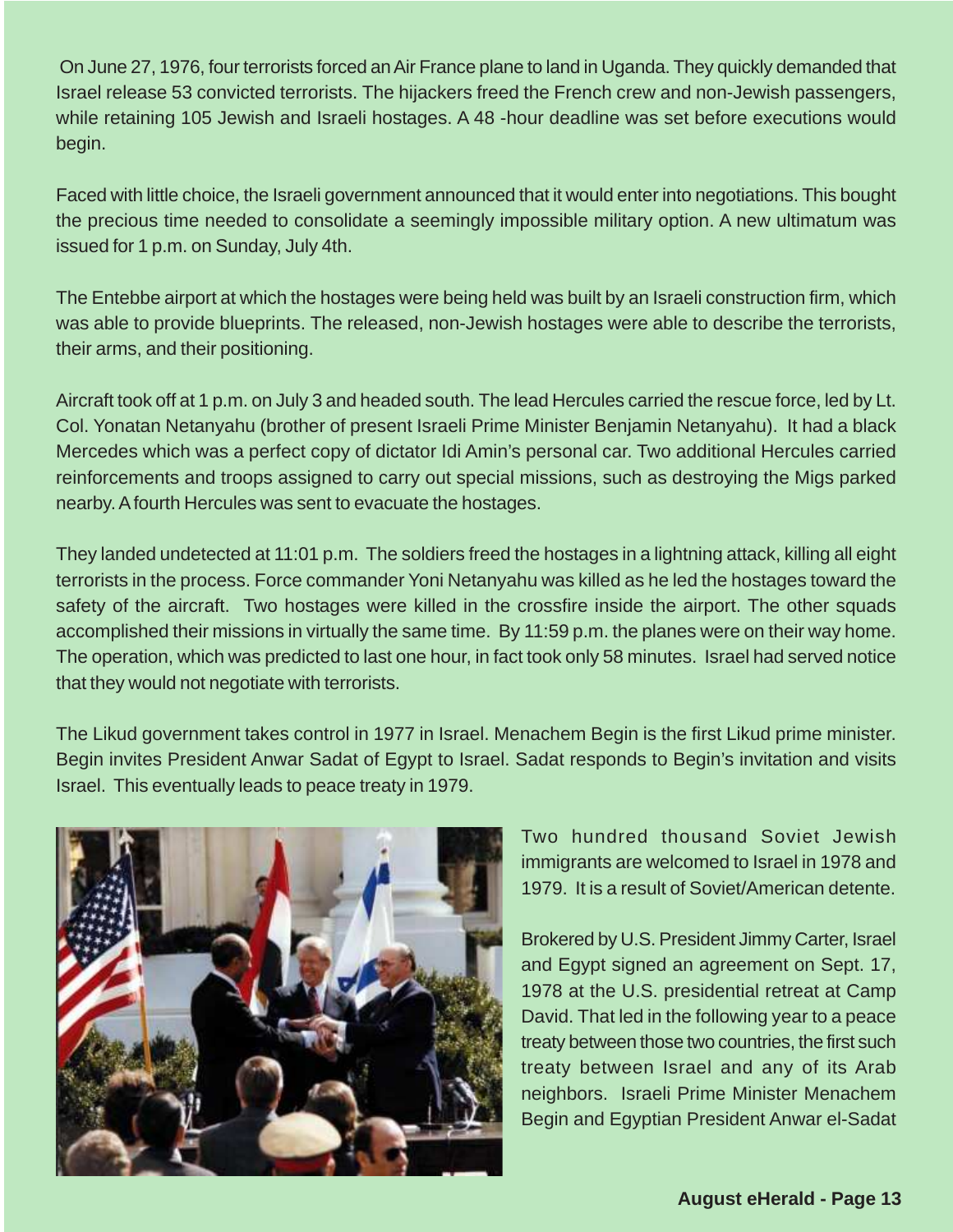officially titled it the "Framework for Peace in the Middle East."

As part of the agreement Israel agrees to return the Sinai. The Sinai was three times the size of Israel. Israel had built cities and harvested many different crops in the previously barren area. The oil in Sinai would have provided oil independence for Israel. The Beduins were provided with schools and medical clinics.

Even though the treaty had the Sinai returned to Egypt, it did not receive favorable reviews in the Arab world. Sadat and Egypt were celebrating all those accomplishments on Oct. 7, 1981, Egypt's Armed Forces Day, when Sadat was assassinated. The attackers would eventually come to be identified as Islamist nationalists associated with the Muslim Brotherhood under the name of Islamic Jihad. The group was subsequently found to have hatched the assassination plot with Al Gamaa al-Islamiyya, a Brotherhood offshoot that would , in the mid-1990s, develop ties with al-Qaeda and be chiefly responsible for the 1997 terrorist attack in Luxor on Nov. 17, 1997, when six men dressed in black attacked tourists visiting the famous site in Upper Egypt. Sixty-two men, women and children were killed.

The Israeli ambassador is shot in London by the PLO in 1982. Israel invades Lebanon with aim of dismantling PLO terrorist bases. The PLO is expelled from Lebanon forced to move. This time they relocate in Tunis.



During the administration of President Ronald Reagan, the United States-Israeli relationship was significantly upgraded, with Israel becoming a strategic partner and de facto ally. A number of bilateral arrangements solidified this special relationship. In November 1983, the United States and Israel established a Joint Political-Military Group to coordinate military exercises and security planning between the two countries, as well as to position United States military equipment in Israel for use by American forces in the event of a crisis. This lead to the 1984 U.S. and Israel strategic cooperation agreement formalizing the alliance.

Israel had occupied Lebanon since the end of the 1970's. Israel withdraws from Lebanon and establishes security zone north of Israeli/Lebanese border in 1985. Syria remains in control of most of Lebanon.

On October 7, 1985 four heavily armed terrorists representing the Palestinian Liberation Front hijacked the Italian cruise ship Achille Lauro, with some 100 mostly elderly passengers on board, in Egyptian waters. The hijackers demanded that Israel free 50 Palestinian prisoners, and to prove their determination, they shot and killed a disabled American tourist, 69-year-old Leon Klinghoffer, and threw his body overboard with his wheelchair. After a two-day drama, the Egyptian government, unaware that Klinghoffer had been murdered, provided the hijackers with safe passage in exchange for freeing the ship and its passengers.

Once the murder had been discovered, US Navy F-14 fighters intercepted an Egypt Air 737 airliner flying the hijackers to freedom in Tunisia and forced it to land in Sicily. The terrorists were taken into custody by Italian authorities, were tried and convicted to long prison terms.

The U.S. and Britain bomb Libya in 1986 as retaliation for Libyan-supported terror attacks.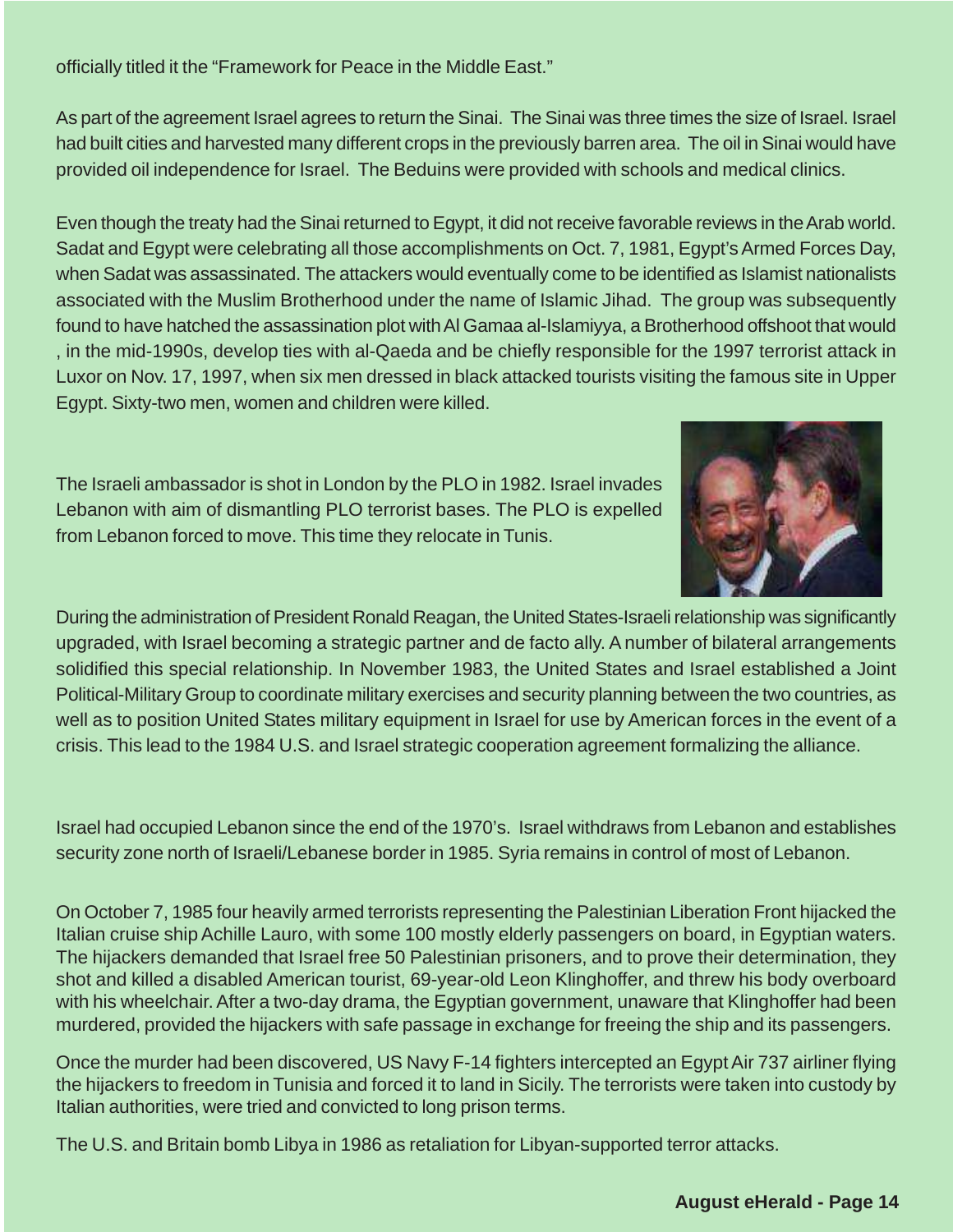

The PLO pressures Jordan's King Hussein into renouncing all claims to the West Bank in 1988. Now from Algiers, PLO declares establishment of Palestinian state with its capital in Jerusalem. Israel calls for Palestinian elections; the Arabs say no.

It was a bad time in the Soviet Union in the years 1989-91. There is the collapse of the once super power. This allows for the second wave of Soviet immigration to Israel. It brings 600,000 new residents in five years.

Immigration continues as Ethiopian Jewry is airlifted to Israel in 1990. The rest of the world's attention is focused on the invasion of Kuwait by Saddam Hussein of Iraq.

This introduces the United States to the Persian Gulf War in 1991. The U.S. led international coalition drives Saddam from Kuwait. Israel is attacked by Iraqi Scud missiles but is kept from intervening by the U.S.

An attempt at Middle East peace was made at the Madrid Peace Conference among Israel, Syria, Lebanon, and a Jordanian/Palestinian delegation. Israel is branded as the chief obstacle to peace, and is pressured to negotiate with PLO representatives.

As the Labor party returns to power in Israel in 1992, Yitzhak Rabin becomes prime minister. He pushes secret negotiations with the PLO in Oslo, Norway in 1992-93. A Declarations of Principles ("Oslo I") signed at the White House ceremony, transfers control of Jericho and Gaza to PLO control.

Another Peace Treaty signed by Israel in 1994. This time it is with Jordan. The Gaza Strip and Jericho is formally turned over to the PLO. There seems to be plenty of honor all around as Yasser Arafat, Yitzhak Rabin, and Shimon Peres receive Nobel Peace Prize.

An Interim Agreement ("Oslo II, 1995") is signed with the PLO which cedes Bethlehem, Hebron, and over 450 villages to Palestinian control. For his part in the land for peace process, Prime Minister Yitzhak Rabin is assassinated. Shimon Peres succeeds him.

Benjamin Netanyahu wins his first national election for Prime Minister in 1996. The final status talks were to begin that would decide the fate of Jerusalem. Netanyahu did not last long on his first introduction to the office of Prime Minister. Ehud Barak was elected Prime Minister of Israel on May 17, 1999.

On September 28, 2000, Ariel Sharon made a visit to the Temple Mount in Jerusalem, the holiest place in Judaism to emphasize Israel's claim to sovereignty over the Temple Mount. Palestinians maintained that Sharon came with "thousands of Israeli soldiers" and defiled a Muslim holy place, when in fact, Israel's Internal Security Minister Shlomo Ben-Ami permitted Sharon to visit the Temple Mount only after calling Palestinian security chief Jabril Rajoub and receiving his assurance that if Sharon did not enter the mosques, no problems would arise. Sharon did not attempt to enter any mosques and his 34 minute visit was conducted during normal hours when the area is open to tourists. Palestinian youths — eventually numbering around 1,500 — shouted slogans in an attempt to inflame the situation. Some 1,500 Israeli police were present at the scene to forestall violence.

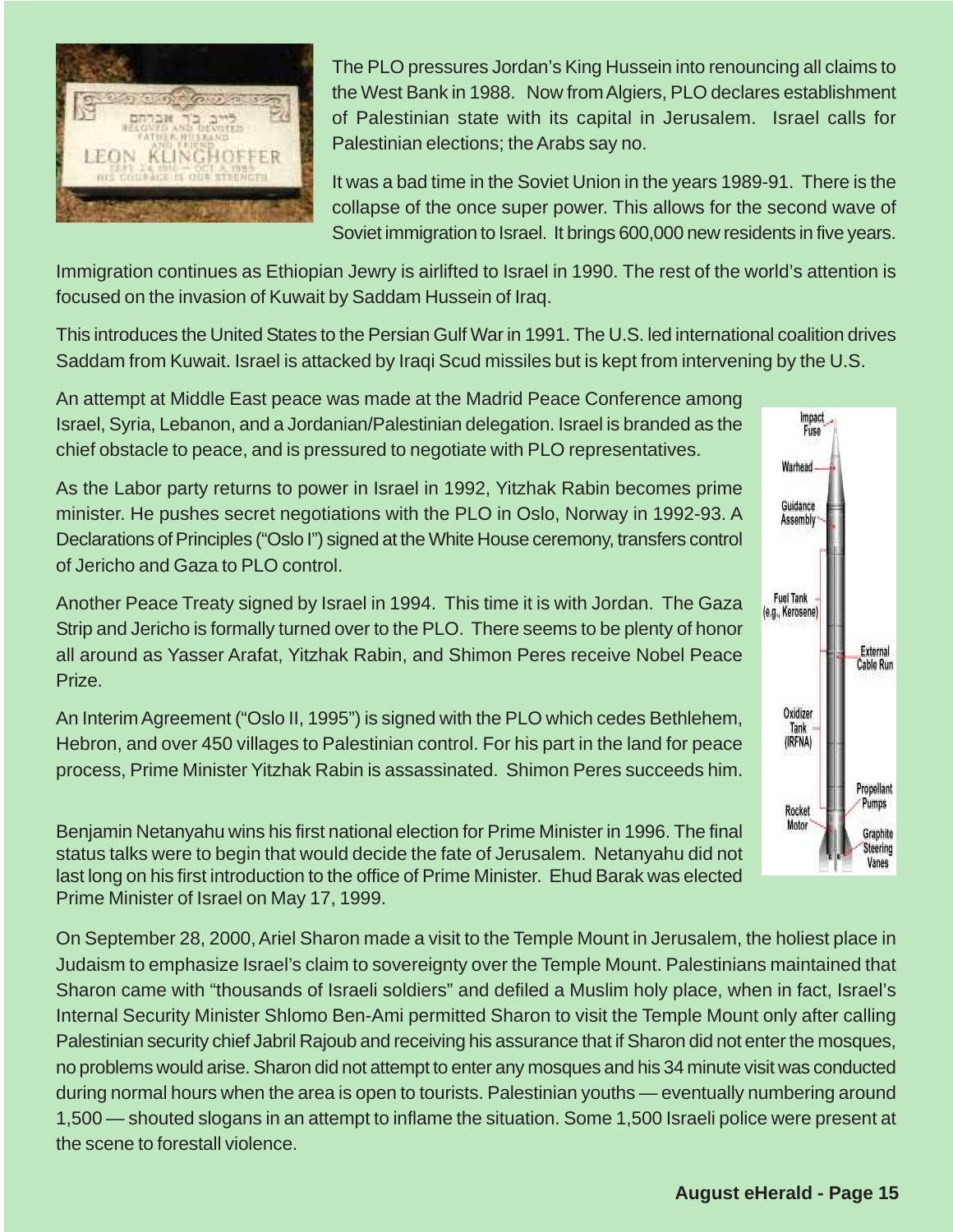

Following Sharon's Temple Mount visit, the Palestinians, under the direction of Yasser Arafat, launched an unprecedented wave of violence and terror against Israelis, dubbed the "al-Aksa Intifada" by the Palestinians for its association with the al-Aksa Mosque located on the Temple Mount. Palestinian leaders claim that Sharon's visit sparked the violence, but on November 7, 2000, an investigatory committee led by former U.S. Senator George Mitchell was established to determine the causes of the violence and to make recommendations for calming the situation. The Mitchell Report issued in April 30, 2001, concluded "the Sharon visit did not cause the "al-Aksa intifada."

In a special election held February 6, 2001, Ariel Sharon was elected Prime Minister. He presented his government to the Knesset on March 7, 2001. After calling early elections to the 16th Knesset, which were held on January 28, 2003, Ariel Sharon was charged by the president with the task of forming a government and presented his new government to the Knesset on February 27, 2003.

After several years of bloodshed, terror, and stalled peace talks with the Palestinians, Sharon devised a bold plan that would ensure a higher degree of security for Israelis, and improve the lives of Palestinians. While Palestinian terrorism against Israelis was at its peak, and going virtually unchecked by Arafat and other Palestinian leaders, Sharon decided that Israel should act unilaterally to improve its security situation and reduce bloodshed. This plan, known as the disengagement plan, called for the complete withdrawal of Israeli troops and settlers in the Gaza Strip, as well as the dismantlement of all settlements in the area, including four settlements in northen Samaria. Between August 16 and August 30, 2005, Israel safely evacuated more than 8,500 Israeli settlers and, on September 11, 2005, Israeli soldiers left Gaza, ending Israel's 38-year presence in the area. Another attempt at land for peace.

The minister of finance, Benjamin Netanyahu, resigns on August 7, 2005 from the government in protest of the disengagement plan. On December 19th in the elections for the leadership of the Likud party Benjamin Netanyahu wins by 44%.

 On January 4, 2006, Prime Minister Ariel Sharon is hospitalized in Hadassah Ein Kerem Hospital in Jerusalem. Israel prays for his speedy recovery. Ehud Olmert fills his place. In the March 28<sup>th</sup> general elections, the Likud party wins 12 seats. Benjamin Netanyahu is head of the opposition. On July 12th, on the northern border, soldiers on reserve duty, Ehud Goldwasser and Eldad Regev are kidnapped and the cities of the north are destroyed by Hezbollah missiles. The Likud leadership supports the activities of the military and the objectives of the government. During the war against Hezbollah, Netanyahu sets out on an international awareness campaign. Following the February 10, 2009 parliamentary election, Netanyahu formed a coalition government.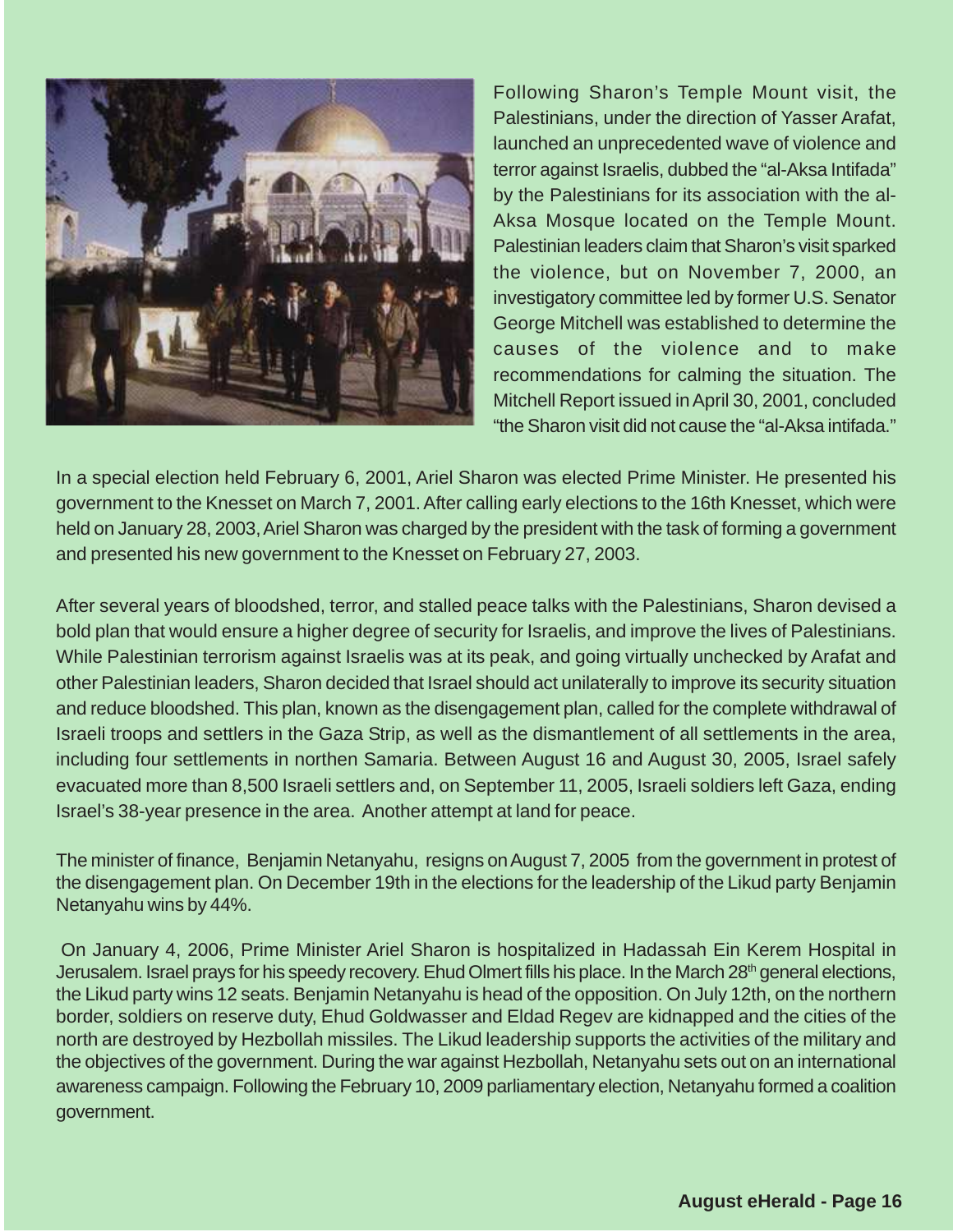On May 31, 2010 Israeli naval commandos stormed a flotilla of ships purportedly bring humanitarian aid to the Gaza Strip. Ten people are killed. The Israeli troops were attacked with knives and metal pipes as they attempted to board one of the ships from a helicopter. The shooting started when one of the civilians made a grab for a soldier's gun. The organizers had ties to global jihad, al-Qaeda and Hamas. Israel had given pro-Palestinian activists the option of unloading their cargo at the Ashdod port, and offered to bring it to the Gaza Strip on their behalf. United States Vice President Joe Biden tells Charlie Rose that the Israel Navy might not have needed to drop commandos onto the Gaza-bound ship, but insists that Israel is entitled to defend its security.

May 19, 2011, a day before the arrival in Washington of Prime Minister Benjamin Netanyahu of Israel, President Barack Obama declared that the prevailing borders before the 1967 Arab-Israeli war should be the basis of a deal. This represented a significant shift in American policy. The Israeli government immediately protested, saying that for Israel to return to its pre-1967 borders would leave it "indefensible."

On July 28, 2011 the United States reaffirmed its opposition to Palestinian plans to sidestep negotiations with Israel and declare a state this fall at the United Nations. At the last open meeting of the UN Security Council prior to the Palestinians' expected unilateral declaration of independence (UDI), U.S. Deputy Permanent Representative Rosemary DiCarlo, pronounced that "symbolic actions to isolate Israel at the United Nations in September will not create an independent Palestinian state. The United States will not support unilateral campaigns at the United Nations in September or any other time."

The Elite Givati Brigade is training for possible conflict following Palestinian statehood bid. With the IDF's August 2011 draft in full swing, hundreds of new recruits began their journey on last week to earn the coveted purple beret of the prestigious Givati Infantry Brigade, which is preparing for potential turmoil in September resulting from the upcoming Palestinian statehood bid at the United Nations.

"The burden of the word of the LORD for Israel, saith the LORD, which stretcheth forth the heavens, and layeth the foundation of the earth, and formeth the spirit of man within him. Behold, **I will make Jerusalem a cup of trembling unto all the people round about**, when they shall be in the siege both against Judah [and] against Jerusalem. And in that day will **I make Jerusalem a burdensome stone for all people: all that burden themselves with it shall be cut in pieces, though all the people of the earth be gathered together against it."**



**Zechariah 12:1-13**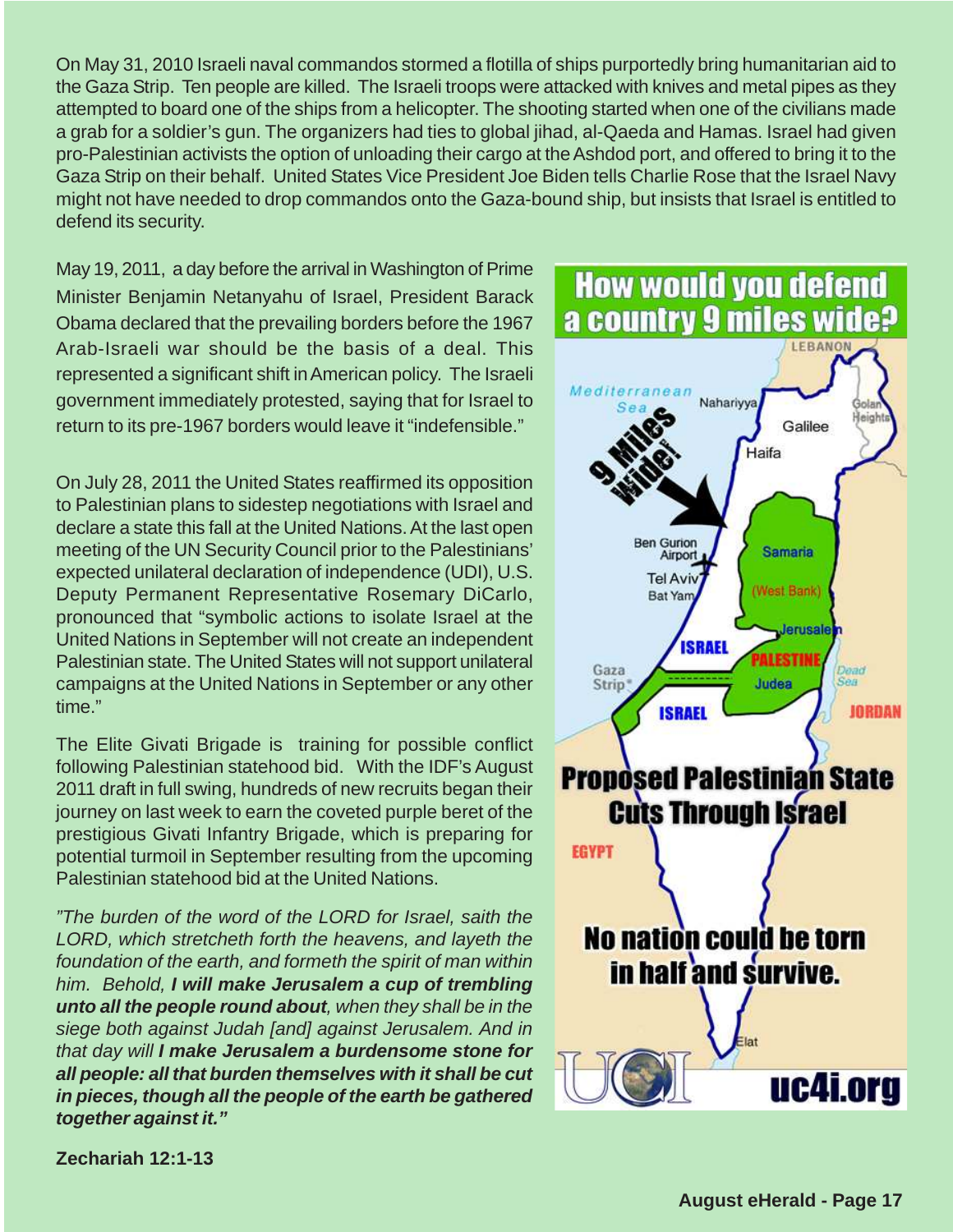### A TRIBUTE TO CHARLIE "POO!

By Dennis Baldwin

How does a mother or father; grandfather or grandmother; brother or sister find comfort after losing a precious child? I am so glad that Paul made it plain that hope in Christ in this life is ever so comforting. But, he said, "If in this life only we have hope in Christ we are of all men most miserable." Our hope is not limited to this life even though it is in Christ.

• And if our hope in Christ is only for this life, we are more to be pitied than anyone in the world. **20** But in fact, Christ has been raised from the dead. He is the first of a great harvest of all who have died. 1 Cor 15:19-20 (NLT)

I think those Bible verses speak not only to those who believe in Christ but to all those who loose a loved one to the great enemy death. The last enemy which will be destroyed is death. I Corin. 15:26.

To be very honest, I cannot direct you to any one scripture that gives a specific assurance of salvation for anyone who does not believe in Christ. I, however feel sure that God in his infinite wisdom and mercy knows and has determined just exactly what he plans to do. But though some things are hard to be understood (2 Peter 3:16), there are verses which do appear to me to give insight into the question of babes and children and salvation.

Then when Herod saw that he had been tricked by the magi, he became very enraged, and sent and slew all the male children who were in Bethlehem and all its vicinity, from two years old and under, according to the time which he had determined from the magi. **17** Then what had been spoken through Jeremiah the prophet was fulfilled: **18** "A VOICE WAS HEARD IN RAMAH, WEEPING AND GREAT MOURNING, RACHEL WEEPING FOR HER CHILDREN; AND SHE REFUSED TO BE COMFORTED, BECAUSE THEY WERE NO MORE." Matt 2:16-18 (NASB)

Jeremiah's answer from the Lord gives comfort as it did in the days of Herod. Because of the Savior who was born and protected from the envy of Herod we can find the same comfort as was offered following the above verse:

• Thus says the Lorp, "Restrain your voice from weeping And your eyes from tears; For your work will be rewarded," declares the LORD, "And they will return from the land of the enemy. <sup>17</sup> "There is hope for your future," declares the Lorp, "And your children will return to their own territory. Jer 31:16-17 (NASB)

While this prophecy does have prophetic implications regarding the nation of Israel, it also has implications with reference to the bringing of our children back to their own territory from the land of the enemy (death). Rachel refused to be comforted. Finding comfort in this type of circumstance is difficult to come by. The level of sorrow seems to be much like the incident with David in Ziklag and the Amalekites.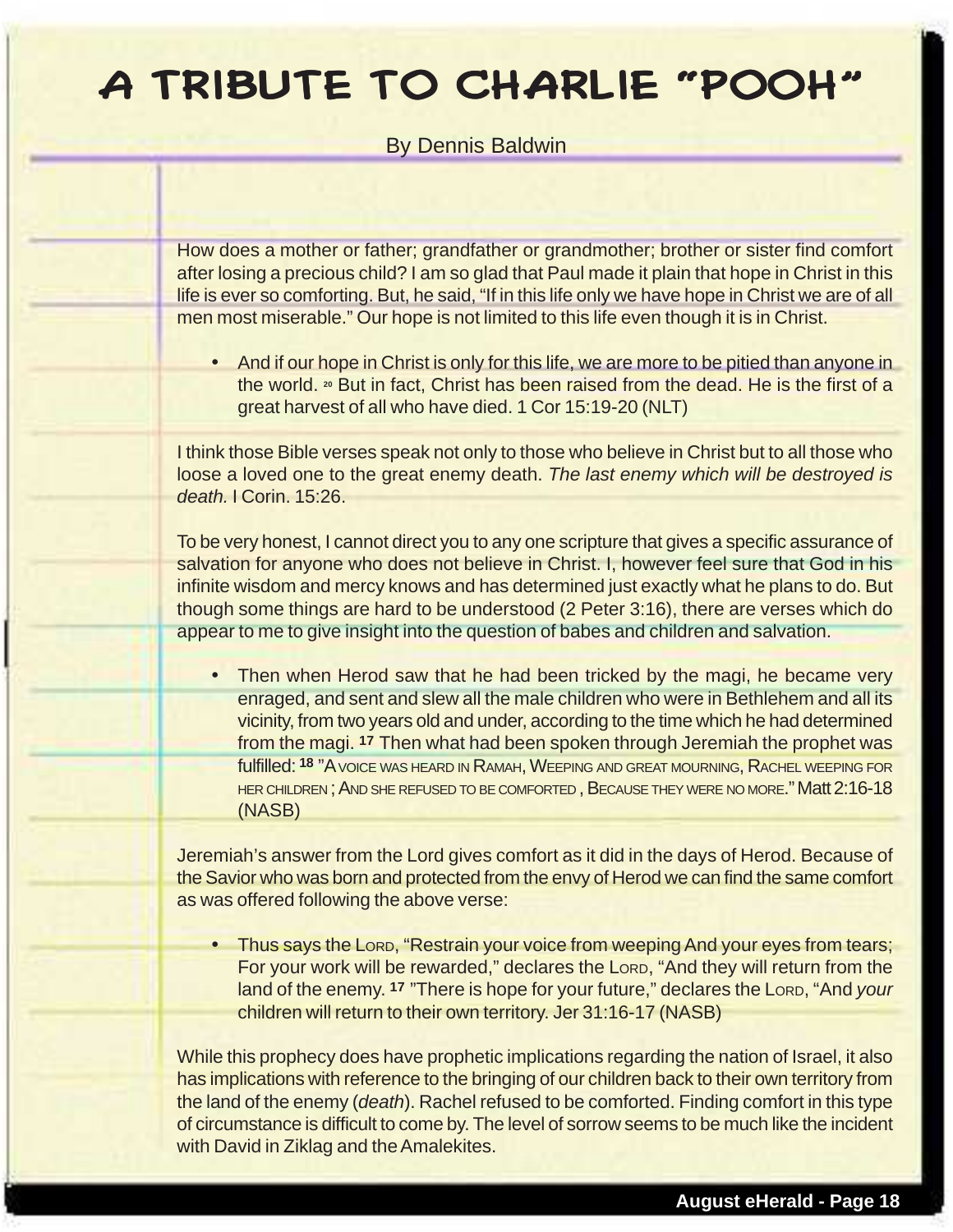When David and his men came to the city, behold, it was burned with fire, and their wives and their sons and their daughters had been taken captive.**4** Then David and the people who were with him lifted their voices and wept until there was no strength in them to weep. 1 Sam 30:3-4 (NASB)

#### **THE GOD OF THE BAD TIMES**

When things happen to our family, which we feel our duty to protect and defend, there is a sense of sorrow unlike any other I should think. We want to blame ourselves. What could we have done that we did not do? How could God have allowed this to come about? Please do not forget the words of Job after having suffered all the losses which he suffered: losses of family members, personal property, and the boils upon himself. Even after all that he said:

• "Though He slay me, I will hope in Him. Nevertheless I will argue my ways before Him. Job 13:15 (NASB) The NLT says, (God might kill me, but I have no other hope).

How many of use trust God enough to say that? If God were going to kill us could we still find it in ourselves to trust in him? Even though Jesus suffered and asked his Father to let the cup of suffering pass from him: even though he cried "Why hast thou forsaken me"? (Mat. 27:46) in spite of all this he continued to follow the path laid out for him to tread. It was not an easy path; it was even the most difficult of paths; but he walked it nonetheless. He realized that "The God of the mountains; is still God in the valley. When things go wrong, he'll make them right. The God of the good times; is still God in the bad times. The God of the day; is still God in the night." (A song made popular by the McKameys.) A song taken from the following verses:

• Now the servants of the king of Aram said to him, "Their gods are gods of the mountains, therefore they were stronger than we; but rather let us fight against them in the plain, and surely we will be stronger than they. 1 Kings 20:23 (NASB)

When Jesus said to Martha, "Thy brother shall rise again"; her reply was "I know that; he will live again in the resurrection at the last day." What Jesus wanted her to do was to realize that he is the resurrection and the life. As we put our trust in him we can find comfort in the midst of sorrow. Comfort sometimes is so illusive until we can decide that Jesus is the resurrection and the life.

• Jesus said\* to her, "Your brother will rise again." **24** Martha said\* to Him, "I know that he will rise again in the resurrection on the last day." **25** Jesus said to her, "I am the resurrection and the life; he who believes in Me will live even if he dies, **26** and everyone who lives and believes in Me will never die. Do you believe this?" John 11:23-26 (NASB)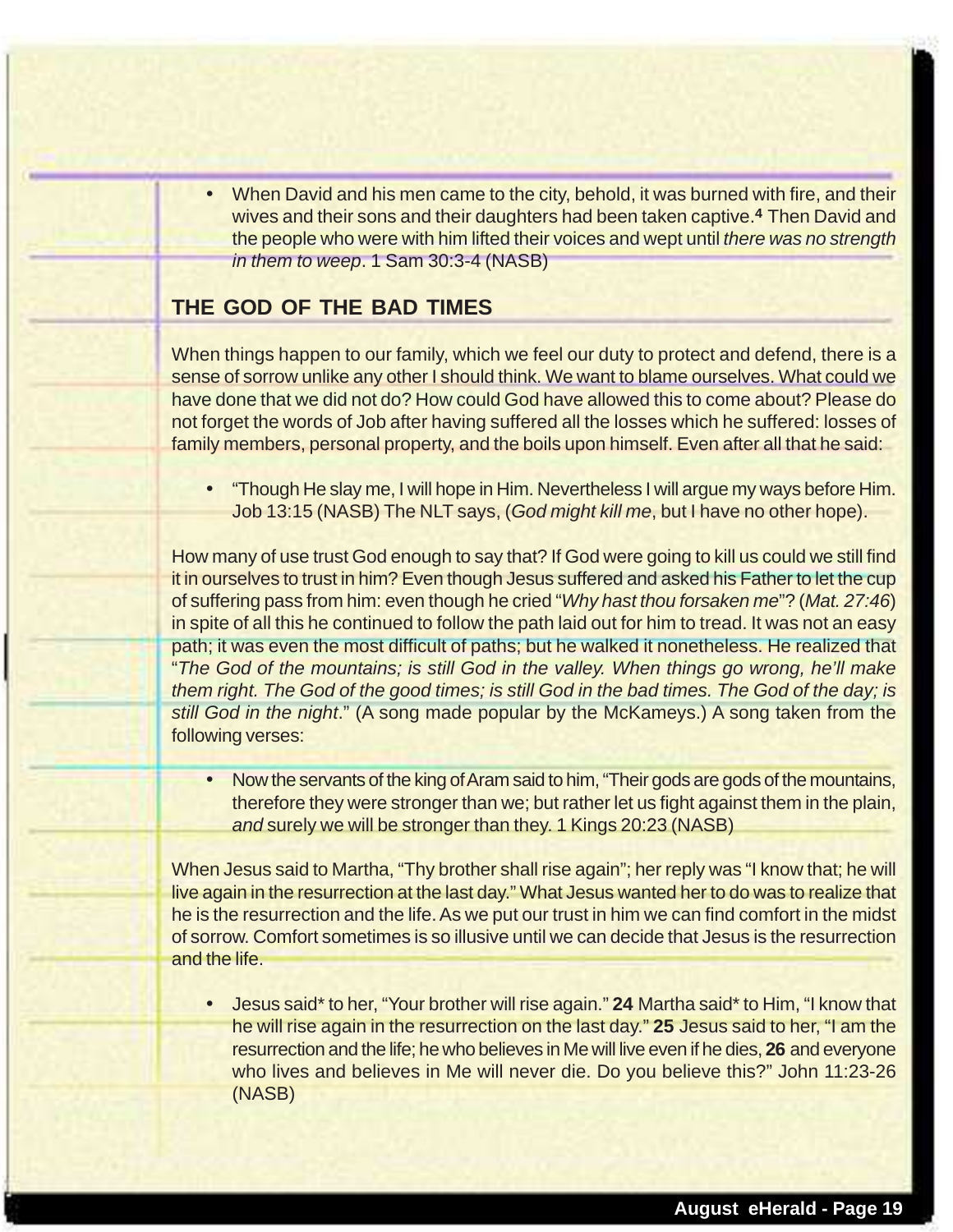#### **A GEM OF COMFORT FOUND IN ISAIAH**

• Also the cow and the bear will graze, Their young will lie down together, And the lion will eat straw like the ox. **8** The nursing child will play by the hole of the cobra, And the weaned child will put his hand on the viper's den. **9** They will not hurt or destroy in all My holy mountain, For the earth will be full of the knowledge of the Lord As the waters cover the sea. Isaiah 11:7-9 (NASB)

The nursing child is the child who has yet to be weaned. In the day when the cow and bear will graze together; the lion will eat straw; when they will not hurt or destroy; when the earth will be filled not only with the glory of the Lord but also with the knowledge of the glory of God; the unweaned (the sucking) child will play by the hole of the cobra. It seems apparent to me that there will be small children even babies in the kingdom of God. Malachi said:

• "But for you who fear my name, the Sun of Righteousness will rise with healing in his wings. And you will go free, *(the KJV says grow up)* leaping with joy like calves let out to pasture. Mal 4:2 (NLT)

In essence we all are and will in some sense be like little children. Compared to the age we will attain in God's great tomorrow, we appear as but a baby. With the Lord one day is like a thousand years, and a thousand years like one day. 2 Peter 3:8 (NASB) We will all have some growing to do and will have all of eternity in which to grow, ever surround by and filled with the knowledge of the glory of God.

#### **WE ARE ALL CHILDREN**

I particularly like the firm stand that Moses took when confronted by Pharaoh, who wanted only the adults to leave Egypt and leave the children behind. It speaks of the connection parents develop with their children. This speaks of just how important our children are to us. To the mother who carries the baby for nine months; to the father who anticipates the new life becoming a part of his family; to the grandparents who see their life being replicated by their progeny. Pharaoh was not a little concerned that the "little ones" should stay behind and let the others go; but not so with Moses. "We shall go with our young and our old."

• So Moses and Aaron were brought back to Pharaoh, and he said to them, "Go, serve the Lord your God! Who are the ones that are going?" **9** Moses said, "We shall go with our young and our old; with our sons and our daughters, with our flocks and our herds we shall go, for we must hold a feast to the Lord." **10** Then he said to them, "Thus may the Lord be with you, if ever I let you and your little ones go! Take heed, for evil is in your mind. **11** "Not so! Go now, the men among you, and serve the Lord, for that is what you desire." So they were driven out from Pharaoh's presence. Ex 10:8-11 (NASB)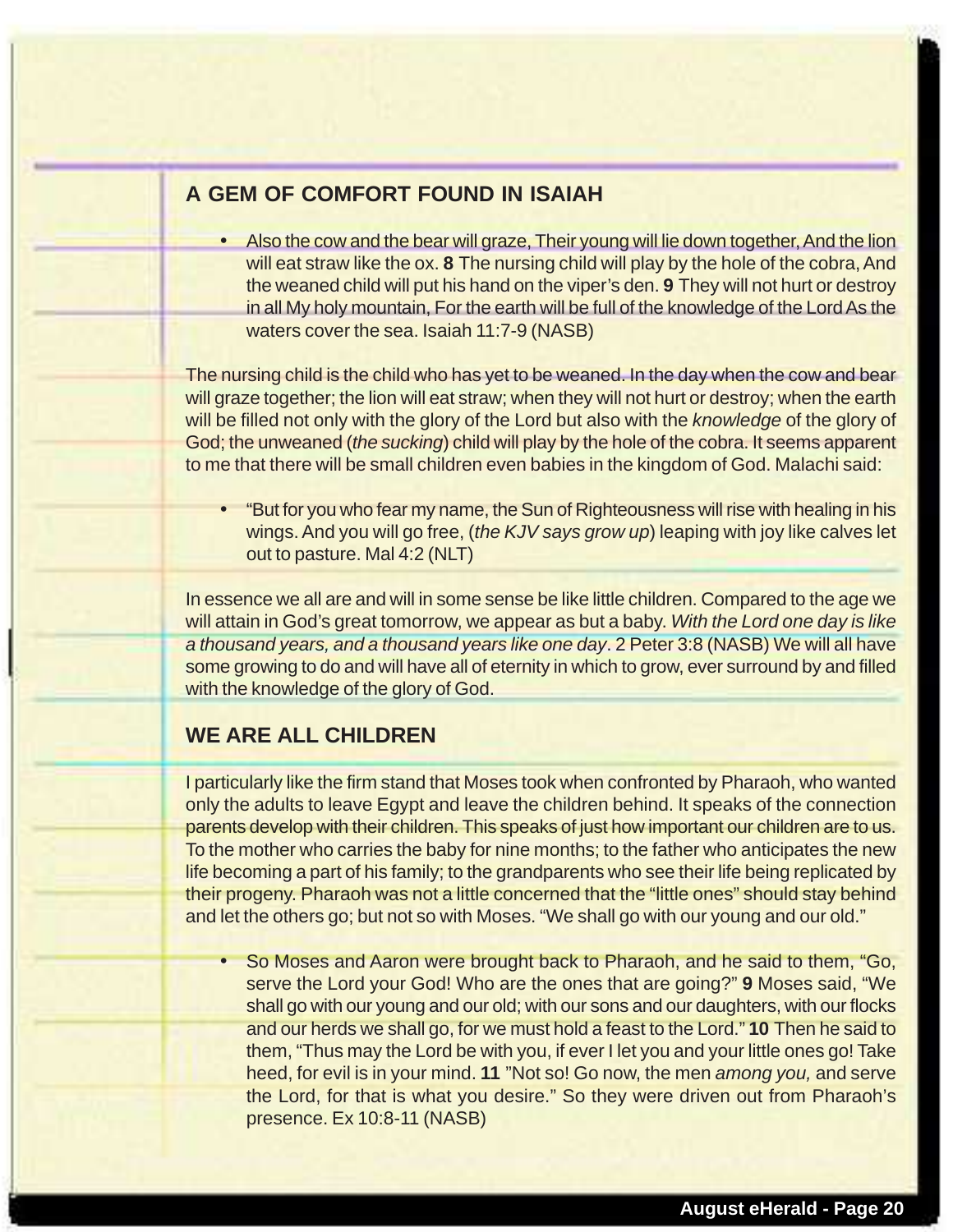The most compelling of all is the things said about children and the way both Moses and Jesus elevated the sanctity of the lives of our children:

Then some children were brought to Him so that He might lay His hands on them and pray; and the disciples rebuked them. **14** But Jesus said, "Let the children alone, and do not hinder them from coming to Me; for the kingdom of heaven belongs to such as these." **15** After laying His hands on them, He departed from there. Matt 19:13-15 (NASB)

"The kingdom of heaven belongs to such as these." Alas, we must be converted and become as little children.

• Unless you are converted and become like children, you will not enter the kingdom of heaven. **4** "Whoever then humbles himself as this child, he is the greatest in the kingdom of heaven. **5** "And whoever receives one such child in My name receives Me; Matt 18:3-5 (NASB)

Losing a child ranks high in the life events that cause the most damage to our heart. Hopefully, in time the pain will be replaced with hope and a grand anticipation of what the future holds; when creation itself also will be set free from its slavery to corruption into the freedom of the glory of the children of God; Romans 8:21 (NASB) when all of God's children will go forth and grow up as calves of the stall. (Malachi 4:2) David was right on target when he said:

• Behold, children are a gift of the Lord, The fruit of the womb is a reward. **4** Like arrows in the hand of a warrior, So are the children of one's youth. **5** How blessed is the man whose quiver is full of them; Psalms 127:3-5 (NASB)

Written by Dennis J Baldwin; touched by the love of a grandfather who lost his grandson to the enemy death when he was only eight months. A tribute to this family's love for little Charlie "Pooh". The rest of the story from Granddad:

"Our family recently lost our eight month old grandson, Charlie. He was what appeared to be a perfectly healthy little boy, full of joy. Our grandson was put down for a nap and when he was checked on later, Charlie had quit breathing. As you can imagine we all are devastated. Right now we feel robbed. We don't believe he is in a better place like some try to tell us. But there is still some questions about the resurrection status of someone as young as Charlie.

We know that so often we just have to trust a loving God with the unanswered. But as you can probably understand our faith has been shaken to its core with the death of our Charlie "Pooh". We prayed for Charlie daily, his Dad and Mom prayed often, "Dear God grow Charlie up big and strong and a man after your own heart". Our faith struggles much right now. It is hard for us to encourage each other as we are all broken. As with many families, Charlie's parents both worked and so he spent his days at grandma and grandpa's house. So, Charlie Pooh was more than a grandson, he was the focus of our days.

His parents selected a cemetery on a rolling hill and Charlie is in an area designated as "Babyland". Down in the valley below is the Veteran' cemetery where grandpa and grandma will be buried when our time comes. I can imagine when that last trumpet blows and the dead in Christ rise, I can look up the hill and wave to Charlie and yell, "Hey Pooh this is what we been waiting for". May God speed that day when the Lord Jesus will come. We would all greatly appreciate any insight you have gleaned from scripture about children like Charlie."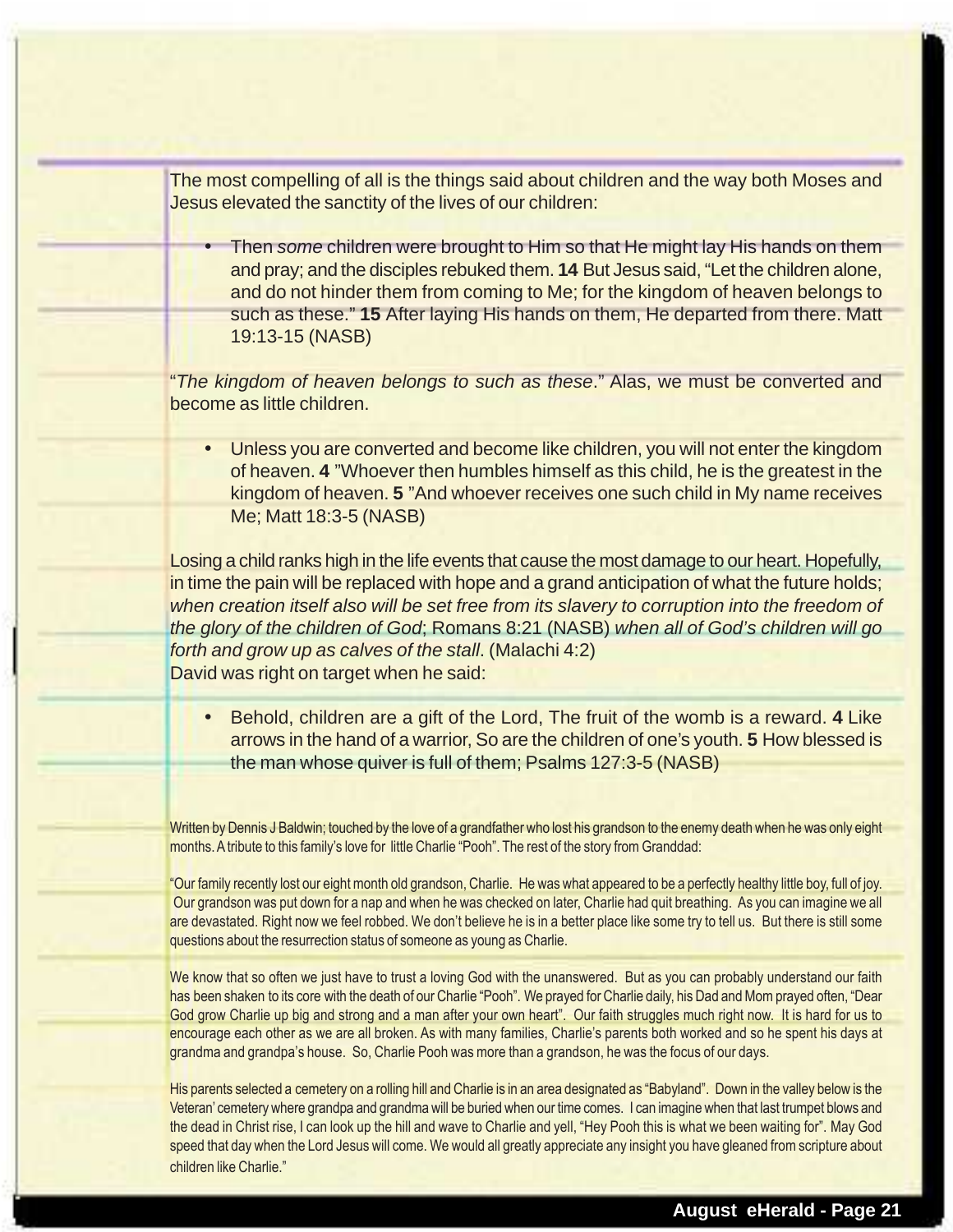### *Growing Old Isn't For Sissies*

By Rex Cain



RETIREMENT CELEBRATION AT GENERAL CONFERENCE: Three retiring pastors and their wives were honored at the Church of God General Conference in Omaha, NE. (L to R) Sharon Cain, Pastor Rex Cain, Pastor Scott Ross, Gayle Ross, Pastor Dale Ramsey. Unable to attend Connie Ramsey.

Trying to decide what I might speak on these last 3 Sundays before I retire hasn't been easy. Speaking last Sunday about the unexpected return of Christ - and us, His Bride, being prepared, alert and always watching seemed like an appropriate topic – not only for this time but at anytime! When would it ever be wrong to teach and preach about our Savior's soon return and being spiritually ready for the momentous event?

But today's subject that I've selected might make you scratch your head. I can hear you saying, "Why would Rex choose this morose topic for his next to last official sermon at Bedford?"

Well, I guess it's because I'm about to retire. If you're normal, retirement means you're getting up in years and so you begin to think very seriously about the brevity of life.

I guess I decided it wouldn't hurt for all of us to have a reality check about life – even the very young. In fact, Solomon writes in Ecc. 12 (my text for today) in order to address the young and urge them to get their priorities straight early in life. Even though Solomon takes us through the aging process, its intent is to help the young discover true reality and make good solid decisions early in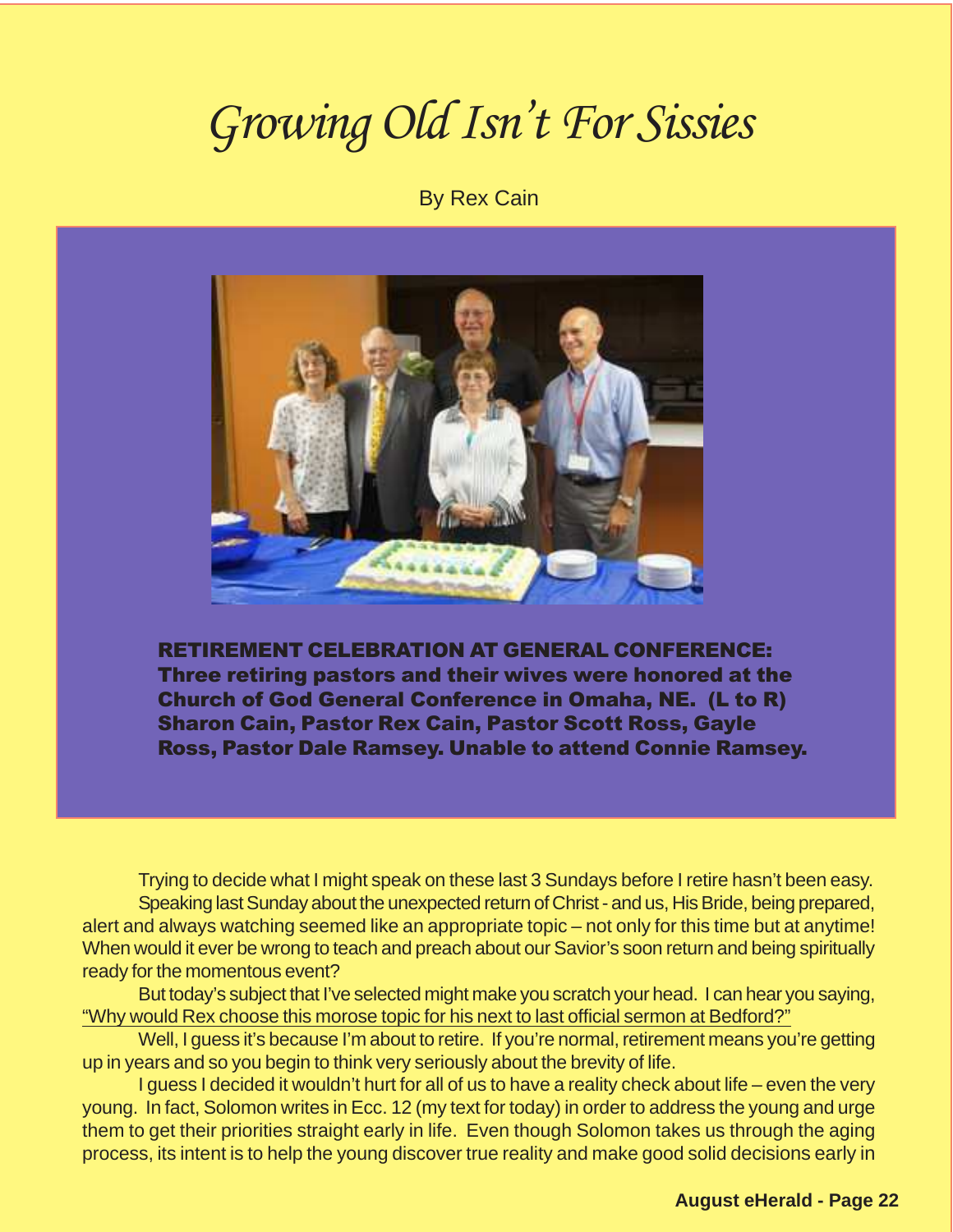life. It seemed right to me since I'm retiring and am on Social Security … and I want the young to not be in ignorance about life and its conclusion.

When I prepared my S.S. lesson for 2 weeks ago, I came across the following verse in the Message paraphrase and it got me to thinking about old age (old - which is what I am) and the fact that I'm retiring. Life certainly passes quickly, especially when you're at the end looking back down the road. It looks much longer when you're at the beginning trying to see the end? Most don't try. Youth rarely thinks about things I'm now required to think about as all the rest of us who might be called senior citizens.

At any rate, the verse reads from the paraphrase: When my skin sags and my bones get brittle, God is rock-firm and faithful. (Ps. 73:26 Msg) How I rejoice in that truth as I'm about to retire and as my bones complain a lot more than when I was 25!

Did you know there's a chapter in the Bible that talks about old age?

Some of us here don't need this chapter since we're still young and chipper, but thought I'd look quickly at a few verses so we can know what to expect when we DO get old!

It's found in the OT book of Ecclesiastes, chapter 12 – written, remember, by the wisest man who ever lived, Solomon. Solomon wrote Proverbs, Ecc., Song of Solomon – but when it comes to covering the human dilemma, it's hard to beat Ecc. In this short 12-chapter book he covers a multitudes of topics from money: "He who loves money will not be satisfied with money" (5:10) to death, "For there is no work, thought or knowledge or wisdom in the grave to which you are going." (9:10)

He begins chapter 12 by saying… (Eccl 12:1 NIV) Remember your Creator in the days of your youth, before the days of trouble come and the years approach when you will say, "I find no pleasure in them"—

Anybody here ever complain about finding no pleasure in old age? Solomon said those days would come. Our world has tried to brighten the truth by calling them our Golden Years. But I've heard many say it's more like pewter years! (Young people may not know what pewter is.) So right off, Solomon urges youth to get their priorities straight at the beginning of the road of life!

I believe Solomon is warning young people that before your bones get brittle and arthritis sets in and your energy level falls, serve the Lord now in the vigor, vitality and the energy of your youth!

All of us can remember when we were young and could run and play all day, stay up all night, and still keep going the next day. But the old body now says "no, no, no" to that behavior as the years roll on.

Thus, Solomon is telling youth – if you're going to serve the Lord, the best years to do this is while you're still young and full of energy. I'm very grateful that there are still young people who love the Lord and are serving him very effectively in their young ages.

We currently have a program in our Church of God youth called The Up Project wherein youth serve for one full week somewhere in the U.S. … although now they're talking about overseas. Just this past week, Dan Cain worked with a group of youth in Omaha NE and Council Bluffs IO (two cities on each side of the Missouri River) sandbagging the Missouri River against the coming flood. They were on TV news and interviewed this week. Dan sent many people the link to watch it.

But, they're doing things older folks can't do and in the process securing more tightly their spiritual experiences and spiritual life by fellowshipping with other believers and learning servant hood ethics that will repay them many times over in life. Many of these young people make these lifelong contacts at our state and national camps. If anyone would like to join the Up Project group for next year, just see me and I'll give you all the details. One of the 3 leaders that you might know is Julie Driskill who married a son of Leon Driskill, one of our late pastors who once pastored at Brushcreek. She now runs our Higher Ground campgrounds in St. Paris Ohio.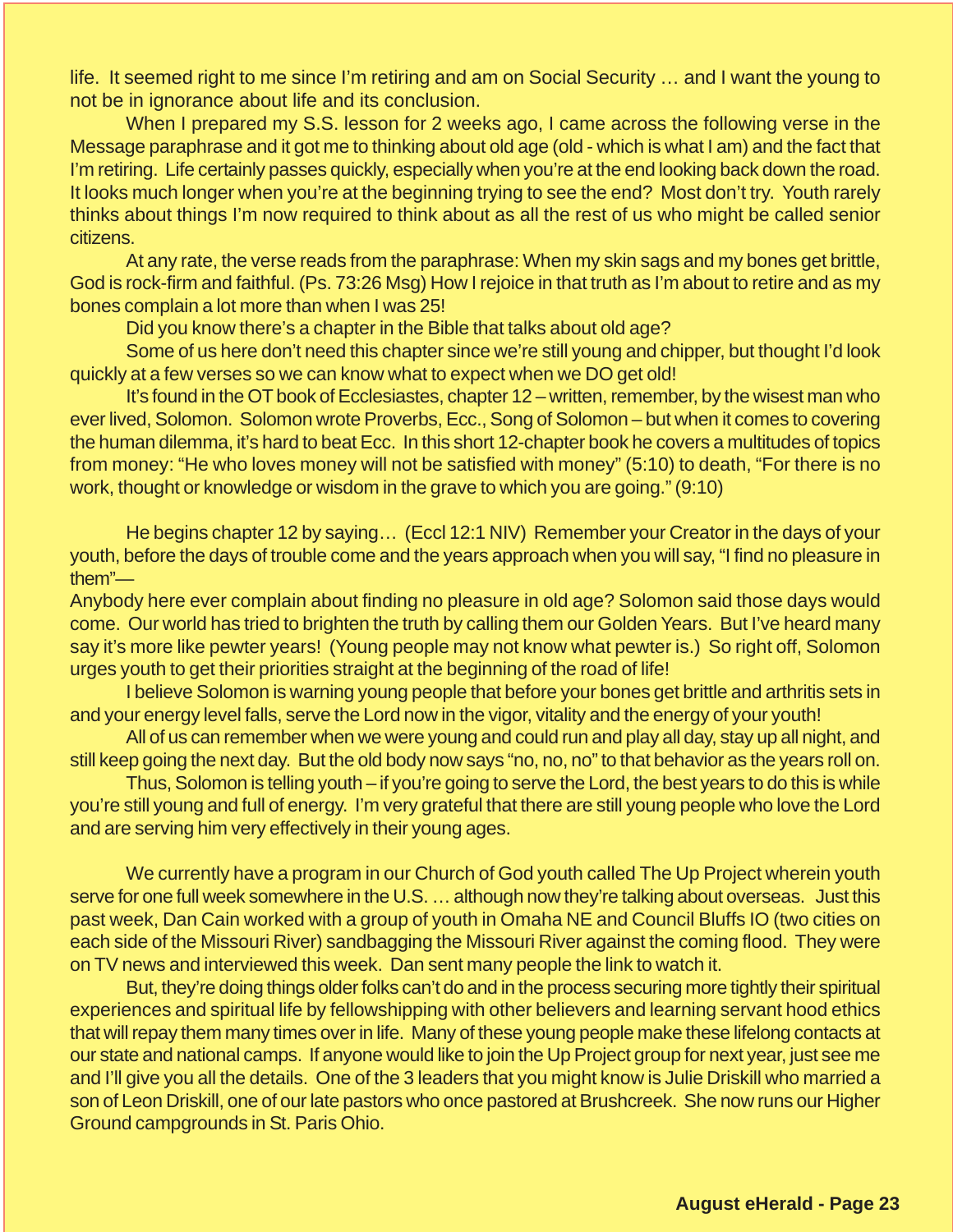You've heard the saying, "Getting old isn't for sissies." Yes, you have to be tough to handle old age, but serving the Lord requires long-term energy, which is reserved primarily for young people.

Solomon gives us a sober reminder that a day will come when we'll say I find no pleasure in them … i.e., our days will become more difficult as we age. I think most of us know what Solomon is talking about.

Just a little humor: YOU KNOW YOU'RE GETTING OLD when almost everything hurts. What doesn't hurt doesn't work anymore. It feels like the morning after the night before, and you haven't been anywhere. You get winded playing chess. You look forward to a dull evening. Your knees buckle but your belt won't. You sink your teeth into a steak and they stay there. You try to straighten out the wrinkles in your socks and discover you aren't wearing any!"

This probably doesn't help our attitude about old age, does it? We do have to adjust to being called G'ma or G'pa. Or, when we begin to get mail from AARP urging us to join. Or when the restaurant clerk says, "Do you want a senior discount?" Or, we get a phone call trying to persuade us to purchase their pre-plan funeral arrangements!

Solomon wisely suggests that youth serve the Lord while they're churning with energy. That's not to say older folks can't serve the Lord, but the heavy-duty work is mostly for those who have the strength. However, prayer warriors are effective anytime in life! I'm very grateful to have many older people praying for me!

(Eccl 12:2 NIV) before the sun and the light and the moon and the stars grow dark, and the clouds return after the rain;

In a word, Solomon is telling youth – before the clouds of old age appear on the horizon – give your best years to God! Solomon pictures old age as a slowly gathering storm.

We see in this chapter that at v. 2 Solomon begins using figurative language for our weakening body parts. It's a most unusual passage that many don't realize is in the Bible. But it's one that any older person can truly relate to.

(Eccl 12:3 NIV) when the keepers of the house tremble, and the strong men stoop, when the grinders cease because they are few, and those looking through the windows grow dim;

Here the author compares old age to a house. The keepers are the head, hands, arms and legs. He says they will one day tremble. He uses the word, stoop, meaning some bend over as the years come on. He speaks of grinders obviously referring to our teeth … many of which we may have lost – he says, they are few. And he speaks of windows growing dim – that's obviously our eyes – they ain't what they used to be! Some folks about this time in life just throw up their hands and declare, "Everything is falling apart!" I realize none of us here can relate to this chapter, but we must listen for our own good. J

(Eccl 12:4 NIV) when the doors to the street are closed and the sound of grinding fades; when men rise up at the sound of birds, but all their songs grow faint;

The word "doors" in Hebrew is dual suggesting two doors or double doors. He obviously is talking about our ears that have grown hard of hearing. We just don't hear as well as when we were 20! The sound of grinding is no doubt referring to toothless chewing. We probably don't have as many teeth as we did at 16. And rising at the sound of the bird no doubt refers to insomnia – we can't sleep at nights. The slightest noises wakes us up and then we can't get back to sleep!

As I said earlier, growing old isn't for sissies!

(Eccl 12:5 NIV) when men are afraid of heights and of dangers in the streets; when the almond tree blossoms and the grasshopper drags himself along and desire no longer is stirred. Then man goes to his eternal home and mourners go about the streets.

This sadly is a continuation of our various body parts that are deteriorating. "Afraid of that which is high" no doubt refers to shortness of breath. We don't like climbing steps or going up steep inclines.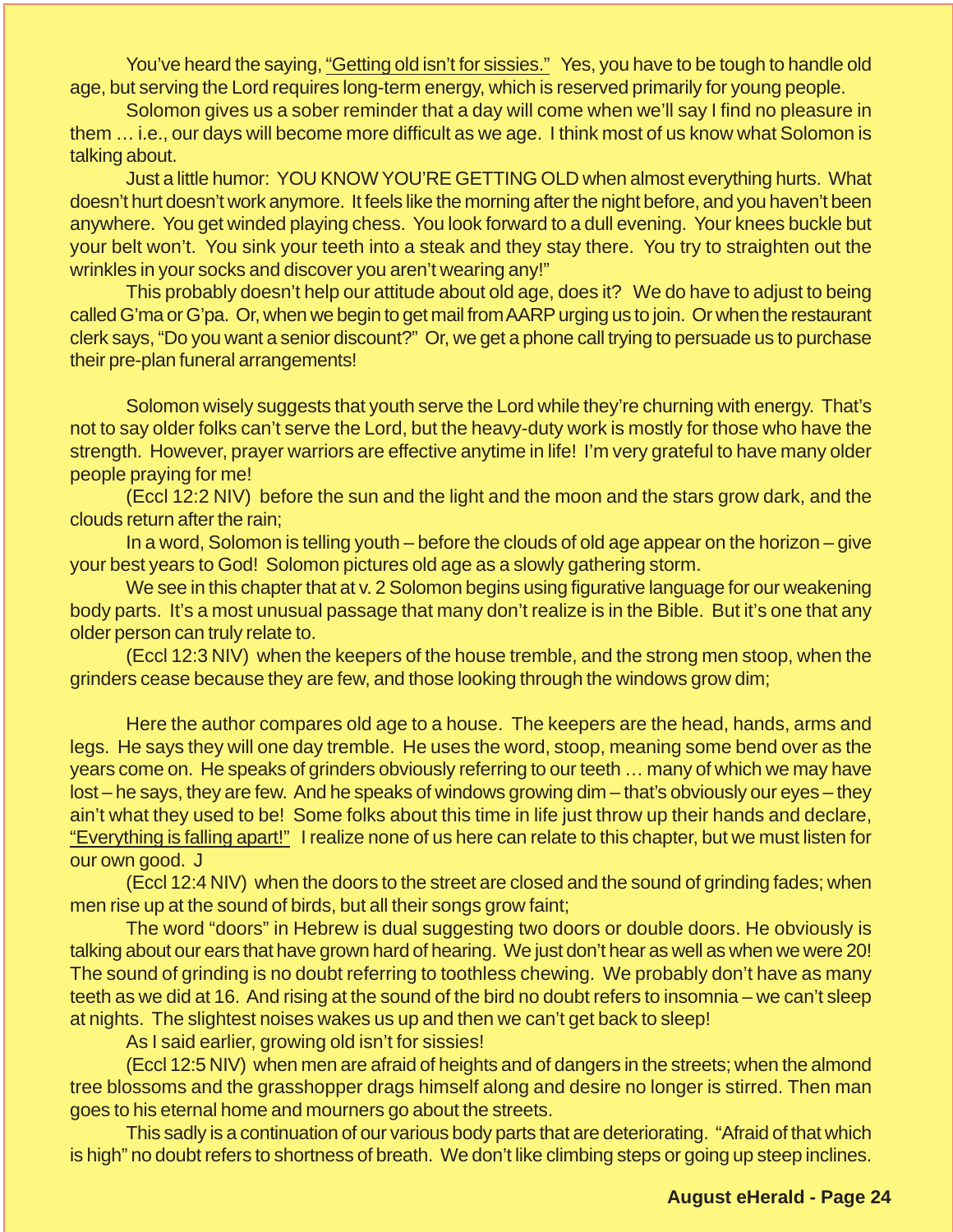It takes too much energy and we're panting heavily by the time we reach the top … if we reach the top. J

On vacation a couple years ago in the Blue Ridge mountains we were climbing a very high rock to a lookout. I tried hard but had to quit and sit down about three quarters of the way up. Sharon went on up and met me on her way down. When I was 16 I would have gone straight up the rock and skipped using the steps!

The phrase, "fears in the way" probably is referring to not wanting to contend with walking on uneven ground where there are dips and holes and the fear of twisting or breaking one's ankle. We're simply not as sure footed as we used to be.

The almond tree probably refers to gray hair ("I hear ya Solomon!"). Although the blossoms on the almond tree are actually pinkish, when seen from a distance and the wind is blowing the leaves, the tree in full blossom takes on a snowy white appearance. Gray hair. It's obvious, isn't it, that Solomon is picturing the decline of health and vigor – something I suspect many of us can comprehend quite clearly!

Solomon really knows how to hurt a fella, doesn't he?

The illustration of the "grasshopper" is best translated "shall drag itself along" (as the NIV has already done) is a graphic image of a person who shuffles along having lost their nimbleness and flexibility to bounce along through life.

The phrase "desire shall fail" is explicit and bold. The phrase in the original literally means, "the carper berry shall fail." This berry was an aphrodisiac that stimulated physical appetite. This appetite will wane as the years roll along. Solomon is not leaving out any aspect of old age! His words are painful probably because they're very true. But he has a reason for making us feel miserable. He's getting to that in a few more words.

(Eccl 12:6 NIV) Remember him—before the silver cord is severed, or the golden bowl is broken; before the pitcher is shattered at the spring, or the wheel broken at the well,

This figure represents an expensive gold-and-silver lamp hung from the ceiling. Its chain is snapped so that it comes crashing down to the floor. The oil spills out of the "broken bowl" and the "light" is gone. Of course, light is a symbol of life. The "pitcher" and "wheel" continues the same idea but taken from the symbolism of drawing water up from a deep well.

So, he's saying, the "pitcher" is broken so that it can contain no more water, that is, any more life. The "broken wheel" at the cistern is broken and can no longer draw up the water of life.

The body, Solomon warns, is coming close to the end. He is talking about life slowly draining from us. We've all probably dropped a bucket in a sister or used a pulley to draw water from a well. Solomon's picture here is of the broken wheel that no longer works – thus cannot bring life giving water. It's a moot testimony that the former days of our lives are not what they used to be.

(Eccl 12:7 NIV) and the dust returns to the ground it came from, and the spirit returns to God who gave it.

Solomon gets painfully clear here. The dust refers of course to our bodies and its returning to the ground refers, sadly, to death.

At creation we read that "God breathed into man's nostrils the breath (ruach) of life and man became a living soul" (Gen. 2:7) So, man was a dead soul before he received breath and he's a dead soul when breath leaves him. The same word is used by Job in 34:14 when he writes, "If God should take back his spirit (ruach/wind/oxygen/spirit/breath) to himself, and gather to himself his breath (ruach), all flesh would perish together, and man would return to dust." Obviously, the body (soul) and breath (spirit) are two different things but need one another to form a living soul (or person or being). Thus, Solomon is declaring that at death the body returns to dust and the spirit (breath/oxygen) goes back to God in the sense our breath returns to the atmosphere, which is God's. God gave us breath/air, and at the end, it returns to God.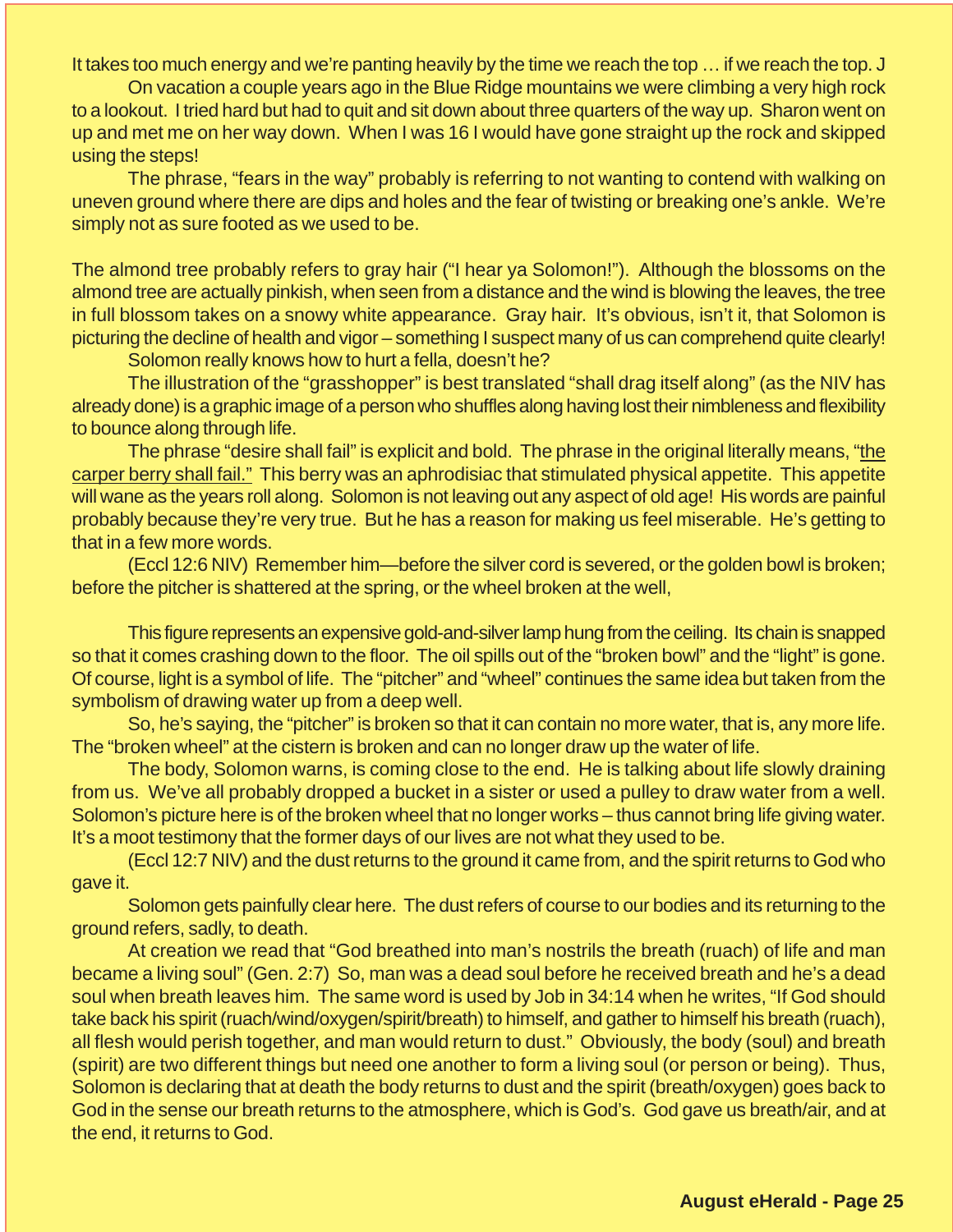In the few verses we're read – we see he goes from youth to old age describing bit-by-bit how our body weakens, becomes feeble and finally leads to the "broken bowl" - "sleep" – hopefully, in the loving arms of Jesus.

(Eccl 12:8 NIV) "Meaningless! Meaningless!" says the Teacher. "Everything is meaningless!"

(Eccl 12:9 NIV) Not only was the Teacher wise, but also he imparted knowledge to the people. He pondered and searched out and set in order many proverbs.

(Eccl 12:10 NIV) The Teacher searched to find just the right words, and what he wrote was upright and true.

(Eccl 12:11 NIV) The words of the wise are like goads, their collected sayings like firmly embedded nails—given by one Shepherd.

(Eccl 12:12 NIV) Be warned, my son, of anything in addition to them. Of making many books there is no end, and much study wearies the body.

Let's skip a few verses where he repeats his refrain in different words (common in Jewish writings). I will mention verse 11 where he speaks of his words as "goads" and "nails." It's a way of saying; you can stake your life on these words I've spoken! You can live and die with these truths I've given you.

It's hard truth. As we grow older we can appreciate more and more what he's saying. Old age is not for sissies.

(Eccl 12:13 NIV) Now all has been heard; here is the conclusion of the matter: Fear God and keep his commandments, for this is the whole duty of man. (Eccl 12:14 NIV) For God will bring every deed into judgment, including every hidden thing, whether it is good or evil.

After 12 chapters of dealing with the "vanity of life" and the "brevity" of life from every imaginable angle, he finally concludes "fear God … keep his commandments … this is the whole duty of man."

Life is short. To beat death requires wisdom. God has shown us how to overcome the "broken bowl."

Solomon's great inquiry - the wisest man who every lived … the question which he pursues throughout all of Ecclesiastes is found in 2:3, "I wanted to see what was worthwhile for men to do under heaven during the few days of their lives."

Solomon declares that knowing what lies before feeble mortal man, the conclusion should be: fear God and keep his commandments. This is the wisest thing anyone can do! We know we don't have immortality, so he's saying, get ready for eternal life by obeying God now while you can. That still includes all of us here! None of us is too old to be obedient to God's teachings! "Today is the beginning of the rest of your life" so begin to be faithful to God if you haven't already.

If we are wise, as Solomon begs us to be, even in death there is hope. One of our lady pastors put a line on our pastor's list this week that has been commented upon by many other pastors. She wrote: "Just think – with a peaceful grave-nap, we're just resting up so we are ready to party and worship in God's Kingdom." (Merry Peterson, 7-12-11)

This hope following our "grave-nap" of a glorious resurrection helps us endure old age and our frailties that Solomon so graphically pointed out to us. Thinking on them is painful but sadly Solomon had it right.

And all that truth led the wisest man who ever lived to this conclusion at the end of his book of listing the vanities of life – a very logical one – Fear God and keep his commandments, for this is the whole duty of man.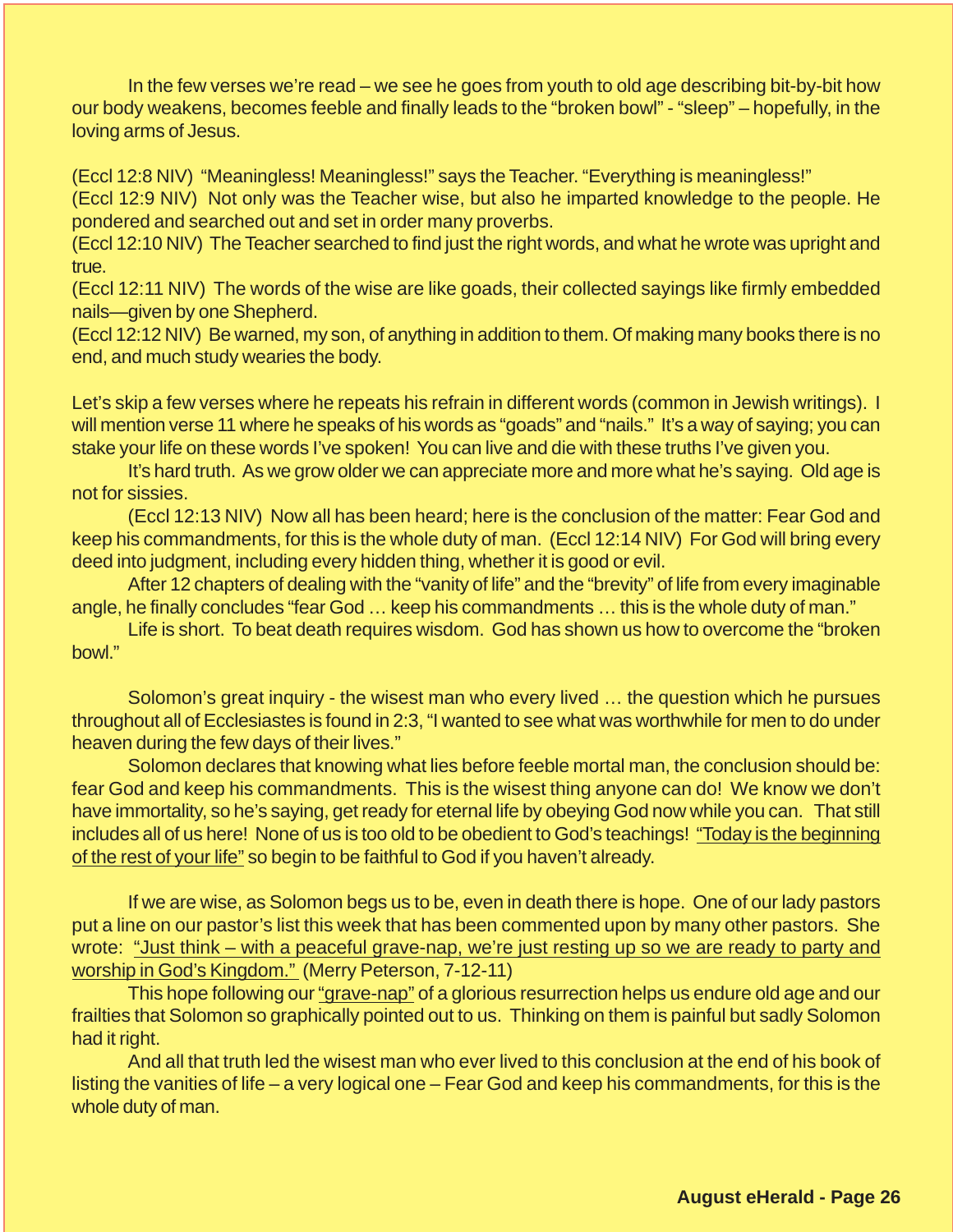### IT BEGAN AND BEGINS WITH KINGDOM PREACHI

#### By: Richard Eldred



Consider an airplane pilot coming on the intercom and announcing to his passengers the following information: "Ladies and gentlemen, we have plenty of fuel, the weather is great, we are making good time. The problem is, we are lost in the fog and we have no idea where we are going."

Today, many in the world are lost in a 'religious fog'. Some would tell you that all religions are valid. You have your belief; I have mine. If you want to follow Buddhism, Islam or Hinduism it is your choice. They all believe in a god. They all have their good points, it is your choice. A number of years ago I heard Hillary Clinton make the statement,

"Bill and I don't just celebrate Christmas, we observe Ramadan and Hanukkah too." That is not just 'religious fog', that is D-U-M - STUPID. Evidently, according to Hillary, they are all credible religions worthy of honor. Lost in the fog!

Even within the Christian religion, those who believe Jesus Christ is the only way to eternal life, many have a foggy view of what the future holds. The return of Jesus the Christ to establish the Kingdom of God here on earth is our "blessed hope" (Titus 2:13). Yet some Church leaders and teachers never mention it. I had a conversation with a priest about the return of Christ. I said, "Don't you teach the return of Christ?" He said, "It could be thousands of years." It wasn't even a remote part of his thinking, he was oblivious to the fact that Christ is coming to be King of Kings and Lord of Lords as He establishes God's Kingdom on earth.

Let me give you another example of twisted foggy thinking: A few years ago while hauling steel I was making a delivery. I got to talking with a young man about the return of Christ (Every door that comes open, I stick my foot in). He believed in Christ and seemed to be quite sincere. He openly disputed the return of Christ to earth. I quoted from Acts chapter one that, "Jesus was taken up into the clouds, but would come again just as the men had seen Him go into heaven." He said, "He is only coming back as far as the clouds, he is not coming all the way to earth." Again I quoted Scripture, "When His feet stand on the Mount of Olives it will split in the middle from east to west" (Zech14:4). He said, "I will bring you a verse to prove he is not coming to earth." The next time I saw him he had a verse from the King James Bible, "...thou wilt not leave my soul in hell, **neither wilt thou suffer thine Holy One to see corruption"** (Acts 2:27, emphasis mine). He said, "The world is corrupt and he can not come back to a corrupt world." I said, "That simply means that he would not stay in the grave and decay." He discounted my firm stand on Scripture for his own distorted 'foggy' explanation of the word 'corruption'.

Like the young man I just spoke of, I was raised in the fog. Not in the religious group that he is involved in, but I never heard a word as a youngster in Church about the coming Kingdom of God. It wasn't until I began to date my wife Carol and attend the Church of God in Blanchard that I heard about the King and His coming Kingdom. I sucked it up like a sponge in a pail of water. What a simple, logical, beautiful and understandable truth. It is so evident that the central theme of the Scriptures is about a King and His Kingdom. Since learning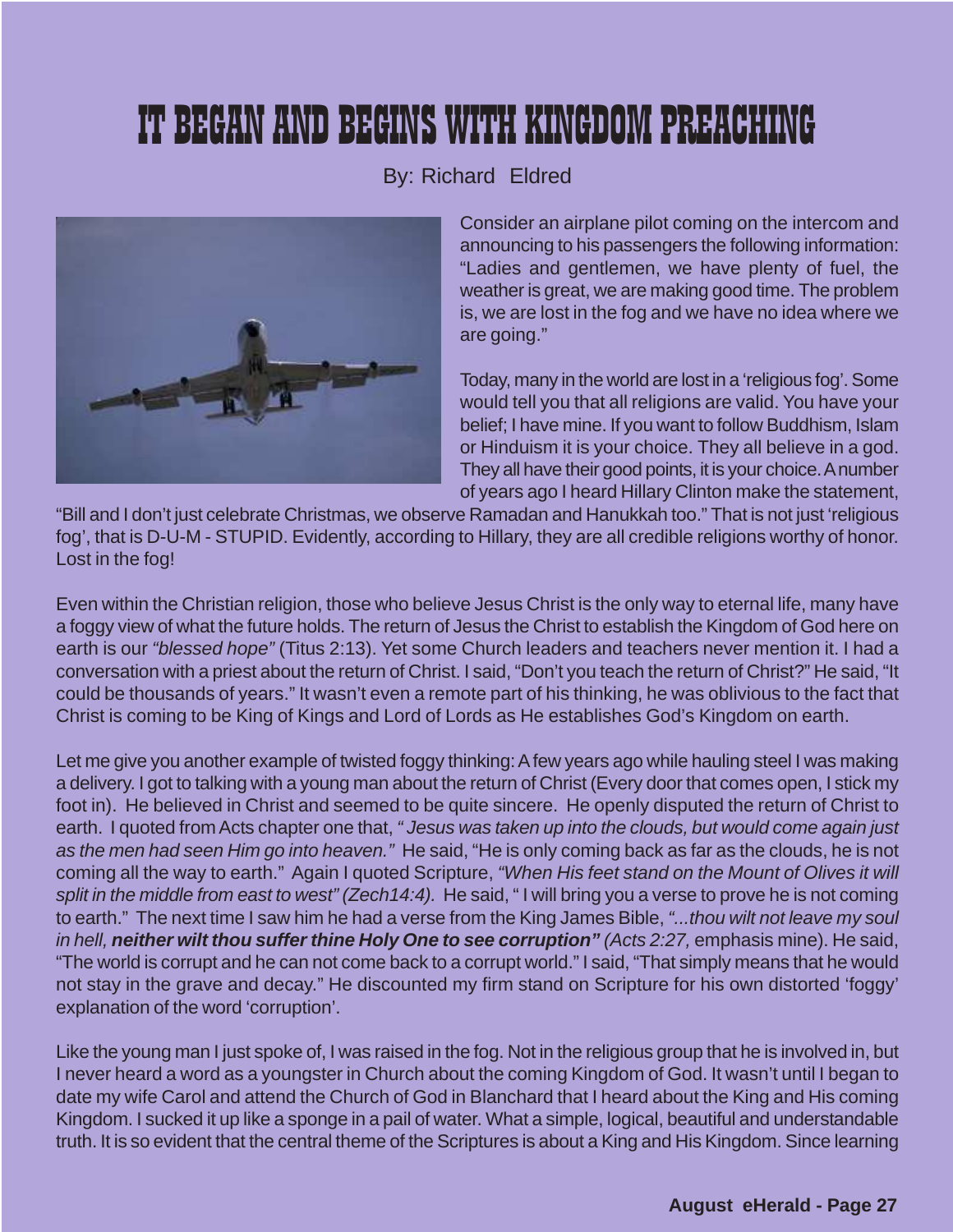this and falling in love with the true message of Scripture, I now tell people from traditional teachings to 'QUESTION EVERYTHING WITH BOLDNESS'. If they will come with an open mind, not defending what they have been taught, but seek the truth, God will lift the fog and remove the blinders. We must be seekers of the truth, not defenders of tradition.

One of the greatest joys of my ministry is my good friend and brother in Christ Barth Gorby. When I met him he was a back-sliden Baptist. He hadn't been in church since he was a teenager. I talked with him about the resurrection of believers and the coming Kingdom of God on the earth. He went home to get his Bible out, that he hadn't looked at for years, to prove me wrong. I gave him some verses to look up also. The good thing was, he was seeking to know the truth. He didn't have the religious blinders on that so as many others do. He looked at the verses I had given him and God opened his spiritual eyes and he began to see. He came back and said, "I think you are right." I continued a Bible study in his home with his family and he, like me years before, sucked it up like a sponge. I sit here nearly weeping as I think about it.

If you start with the Kingdom message all other doctrines fall much easier into place. The Kingdom is a common sense message that is easy to understand if you are willing to look with an open mind. The true gospel is the good news of the Kingdom of God. It began and begins with the kingdom .

I want to give you a brief look at some Old and New Testament verses that cannot be ignored:

#### THE OLD TESTAMENT PROPHESIES OF A KING AND HIS KINGDOM

.

More is written in the Old Testament about Christ's second coming as King than is written about His first coming. Listen carefully to these Old Testament Scriptures:

**God made a promise to King David:** "When your days are complete and you lie down with your fathers, (When you go to the grave, David) I will raise up your descendant after you, who will come forth from you, (referring to Jesus) and I will establish His Kingdom. He shall build a house for My name..... and I will establish the throne of his Kingdom forever" (2 Samuel 7:12-16). How do we know that this is referring to Jesus?

Listen carefully to what the angel Gabriel said to Mary the mother of Jesus. "Do not be afraid, Mary, for you have found favor with God and behold you will conceive in your womb, and bear a Son, and you shall name Him Jesus. He will be great, and will be called the Son of the Most High, and **the Lord God will give Him the throne of His father David, and He will reign over the house of Jacob forever; and His Kingdom will have no end"** (Luke 1:30-33, emphasis mine).

**Isaiah speaks of a King also who would rule eternally:** "A child will be born to us, a son will be given to us; and the government will rest on His shoulders....There will be no end to the increase of His government or of peace, on the throne of David and over His Kingdom to establish it and uphold it with justice and righteousness from then on and forevermore" (Isa. (9:6-7). The Child born to us, never had a kingdom, they hung Him on a cross. When He comes again he will be King of Kings and Lord of Lords. The government will literally rest upon His shoulders.

#### **The Psalmist also writes of a King who would one day rule the nations with a rod of iron:**

"But as for Me, I have installed My King upon Zion, My Holy Mountain. I will surely tell of the decree of the Lord; He said to Me, Thou art My Son, today I have be gotten Thee. Ask of Me and I will surely give the nations as Thine inheritance, and the very ends of the earth as Thy possession. Thou shall break them with a rod of iron..." (Psalms 2:6-8)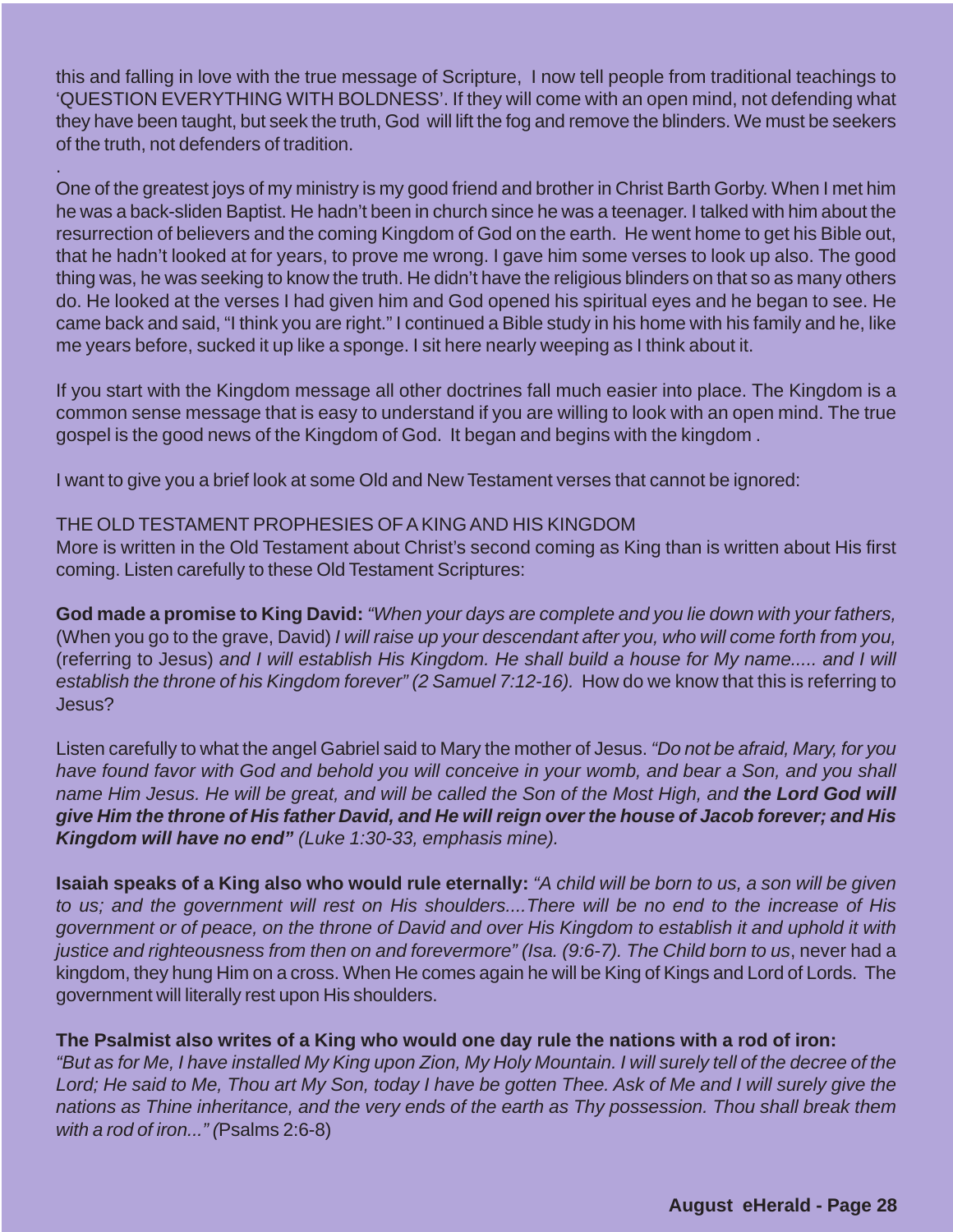**Daniel writes about a Kingdom that will never end:** The statute that Nebuchadnezzar saw in Daniel Chapter two represents various governments of the world beginning with the Babylonian empire and culminates with ten nations represented by the ten toes. "... a stone was cut out without hands, and struck the statue on its feet of iron and clay and crushed them. Then the iron, the clay, the bronze, the silver and the gold were crushed **all at the same time,** and became like chaff from the summer threshing floors and the wind carried them away so that not a trace of them was found. But the stone that struck the statue became a great mountain and filled the whole earth" (Dan.2:34-35). That is an allegory of Jesus Christ (the stone cut out without hands) putting an end to man's attempt to govern the earth. Now it gets even more exciting! "...in the days of those kings the God of heaven will set up a Kingdom which will never be destroyed, and that Kingdom will not be left for another people; it will crush and put an end to all these kingdoms, but it will itself endure forever" (Dan. 2:44).

**Micah's prophecy speaks of the one born in Bethlehem being a ruler in Israel:** "But as for you, Bethlehem Ephrathah, too little to be among the clans of Judah, from you One will go forth for Me to be a ruler in Israel" (5:2). "......**He will be great"** ( Isn't that what Gabriel told Mary?) "...to the ends of the earth, and this one will be our peace when the Assyrian invades our land" (Micah 5:2-5a). I believe a conspiracy of nations, mainly Arab nations, will one day soon invade the land of Israel. The one born in Bethlehem will be ruler and He will be their peace.

#### THE NEW TESTAMENT VALIDATES THE OLD TESTAMENT PROPHECIES

**Isaiah prophesied that a virgin would bear a Son (Isa. 7:14).** Luke, inspired by God, wrote both the gospel of Luke and The Acts of the Apostles. His writings proclaim from beginning to end the message of the Kingdom of God, and that Jesus is the Christ - the anointed King.

**Luke began the gospel of Luke announcing the virgin birth of King Jesus:** Luke wrote (as I stated earlier) that the angel Gabriel came to Mary and revealed to her that she would fulfill Isaiah's prophecy. "Do not be afraid Mary for you have found favor with God. Behold you will conceive in your womb and bear a Son and you shall name Him Jesus...and that He would reign over the house of Jacob and **His kingdom would have no end**" (Luke 1:30-33). "Mary said to the angel, 'how can this be since **I am still a virgin?**' And the angel answered her, 'the Holy Spirit will come upon you, and the power of the Most High will overshadow you; and for that reason the Holy Offspring shall be called the Son of God' " (Luke 1:34-35, emphasis mine). The sinless son of the living God will one day be King of Kings and Lord of Lords.

**Jesus began His ministry proclaiming the Gospel (good news) of the Kingdom of God:** "But He (Jesus) said to them, 'I must preach the Kingdom of God to the other cities also, **for I was sent for this purpose'** " (Luke 4:43, emphasis mine). He was commissioned by God to teach the message of the 'Kingdom of God'.

**The disciples were exposed to His message:** "...He began going about from one city and village to another, proclaiming and preaching the Kingdom of God; **and the twelve were with Him"** (Luke 8:1, emphasis mine). He modeled for them what He intended for them to continue to preach. It begins and ends with the Kingdom of God.

**He commissioned them to preach the Kingdom Message:** "...He sent them out (the disciples) **to proclaim the Kingdom of God** and to perform healing" (Luke 9:2). As Jesus sent them out they were to continue preaching the message they had learned from Him. In the gospel of Luke he mentions the Kingdom no less than forty-three times. For Luke it begins and ends with the Kingdom of God.

**Jesus' last minute instructions:**After His crucifixion and resurrection Jesus gathered His disciples together for more instructions. It wasn't really last minute instructions, He taught them for over a month. Luke says, "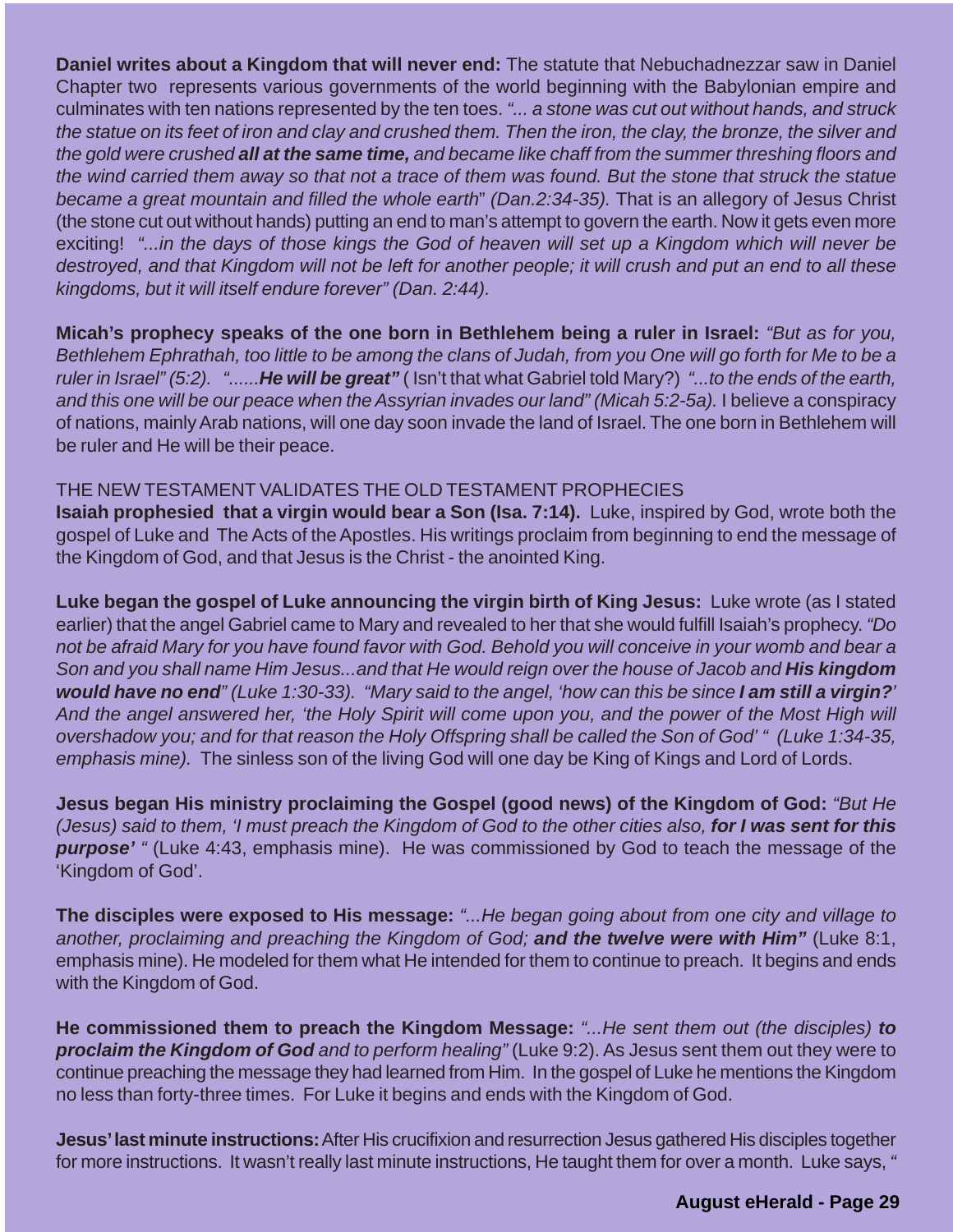... He presented Himself alive after His suffering, by many convincing proofs, appearing to them over a period of **forty days** and speaking of the things concerning the Kingdom of God" (Acts 1:3). Their response was, "Is this the time you are restoring the Kingdom to Israel?" (v. 6). No doubt Jesus said something like this: "Guys, I want you to get it right. You must carry on My instructions about the Kingdom. Wait in the city until I empower you to spread this message. The people must not lose heart. I don't know the day or the hour, but I will return when the Father tells me, and I will be seated on David's throne. I will restore the Kingdom to Israel and bring peace to the nations. I must reign until I have put all God's enemies under My feet, then the Son Himself will be subjected to the Father, so that He may be all in all. Only then can My Father come and be among men. "I SHALL RETURN."

Luke goes on in the book of Acts to show that the disciples got the message and passed it on to others. When persecution hit the city of Jerusalem, "Phillip went to Samaria and began preaching Christ to them" (2:5). "When they believed Phillip preaching the good news about the Kingdom of God and the name of Jesus they were being baptized men and women alike" (v.12).



Peter preached Christ this way: "...that He may send Jesus the Christ (MESSIAH) appointed for you, whom heaven must receive until the period of restoration of all things" (Acts 3:20-21). That's Kingdom preaching if I ever heard it. It began and begins with the Kingdom .

The Apostle Paul, when the fog lifted (actually scales were lifted from his eyes), "began to prove that Jesus was the Son of God" (Acts 9:29), and that He is the Christ (Messiah)." (Acts 17:3). As Luke writes his final chapter in Acts he again speaks of Paul and his message to the people. "They came to him (Paul) at his lodging in large numbers; and he was explaining to them by solemnly testifying about the kingdom of God and trying to persuade them concerning Jesus both from the Law of Moses and from the Prophets, from morning unto evening" (28:23).

I can't help but think that as Paul opened the scrolls to preach Christ and His Kingdom, that he may have shared many of the verses that we have just looked at from the writings of the prophets. It began and begins with the message of the Kingdom.

It is amazing to me that the Jewish people can read these Old Testament Scriptures and not believe that Jesus is their long awaited Messiah. His return is their blessed hope as well as it is for the Christian. Someday the Jewish people will "look upon Him whom they crucified and they will mourn" (Zech 13:10).

It amazes me also that many who believe in Jesus don't understand that His Kingdom will be here on the earth. Dear Pastors and Bible teachers, start where Jesus and the disciples started. We as teachers cannot improve on their method. It began and begins with the Kingdom of God. The Bible began with a paradise created by God, it ends with a paradise restored by Jesus and YOU. That is the Kingdom message.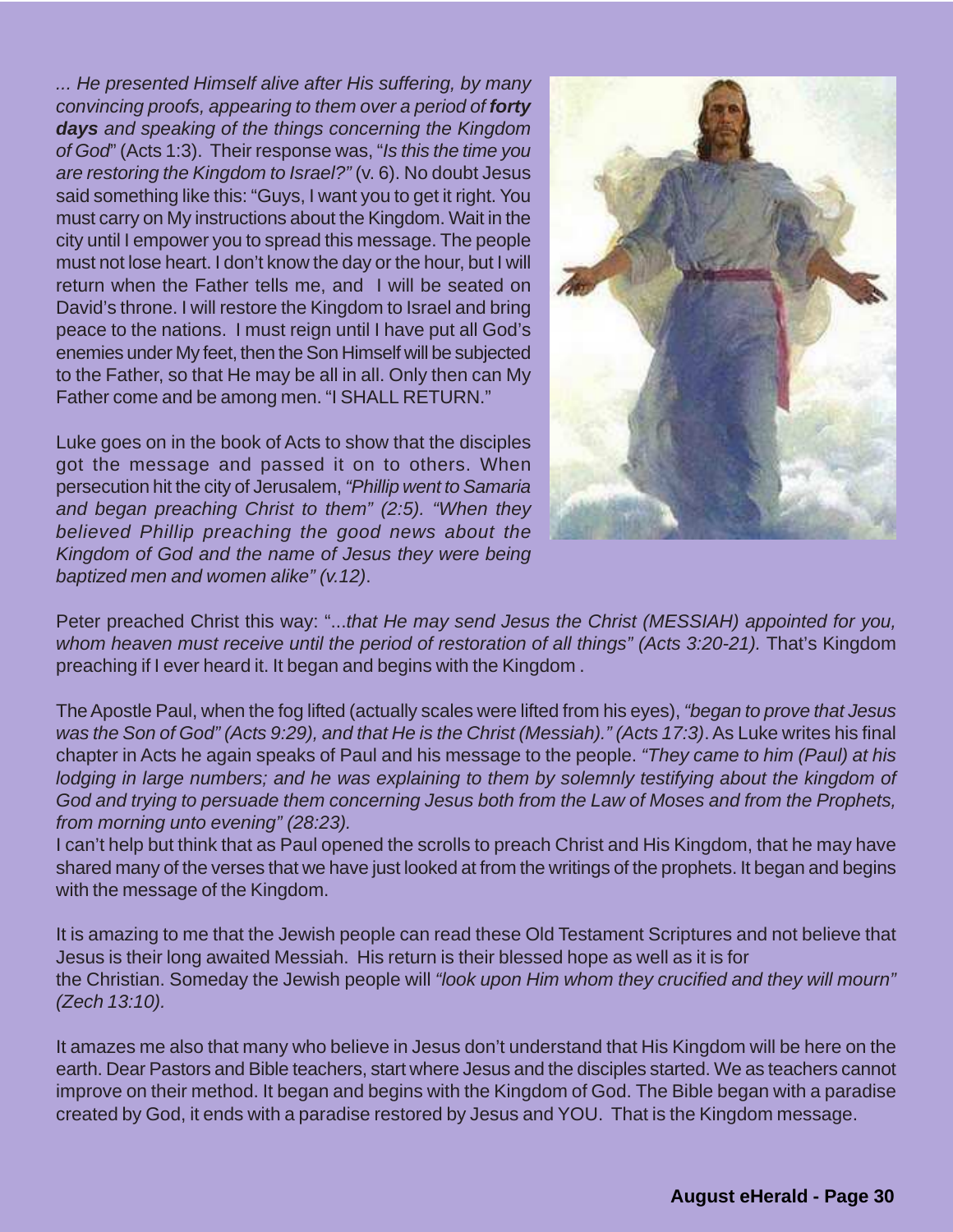## **"DYNAMIC CHRISTIANITY"**

#### **By Kent Ross**

#### **Life Need:**

**The Christian life ought to be one of wonder, excitement and expectation! Unfortunately many Christians, according to George Barna, describe it as the most boring hour of the week. That's not just too bad, it's a shame and it's a tragedy.**

**That's not what it was when the church first got started. The experience found and described in Acts 2:36-41 certainly belies that. On that day were they filled with wonder, excitement, expectation?**

**Why? Because God had sent His Holy Spirit through His Son to be the help that little band of 120 needed. Suddenly they had to deal with exponential growth. Just think of the what was entailed in baptizing 3000 people! If all 120 of the original group were involved in baptizing, each one would have had to baptize 25! Where were the basptisms held? When? How did they schedule them? By families, or geographical areas of the city? Somehow they seemed to have worked out those details, but what an experience!**

**Do you think they were filled with wonder? Did they get excited as seeing God working in their midst? Read Acts 2:42-47.**

**Then what? What did they expect? Did they know, or suspect what was going to happen next? God was just getting started. God started adding to their number daily (Acts 2:47). God started adding to their number and soon there were 5,000 men (4:4). And then "more and more people were added to their number" (5:14).**

**Can it be that way again? "Come on," some would say. "That couldn't happen again! . . . Could it?" Many, even most scoff because their experience is substantially different. They may never have seen more than 3, or 4 come to Christ in any one incident. But could it? Why not? Has God weakened and can no longer do something like He did back then?**

**That early church, those who had just experienced that miracle on Pentecost, then devoted themselves to Four Elements:**

- **1. Apostles doctrine, or teaching that was fundamental to the new church. Some of the original 120 had been with Jesus and had heard Him teach, but now the 3,000 new believers had some to learn. They may have been cle3ar on who God is, that He is One and He alone is God. That was the typical Jewish belief, but there was so much more they needed to learn, starting with who Jesus was in God's Plan, the establishing of God's Kingdom, not a human kingdom, but God's Kingdom!**
- **2. Fellowship. They also devoted themselves to learn who and what the Family of God now meant. They had to introduce themselves, probably tell their stories to one another, introduce their families. Fellowship has so much to it, but we'll save that for another time.**
- **3. Breaking of Bread. To some this implies the Bread Jesus spoke of at the Last Supper they had had together in that upper room. It's significance went far beyond what they had previously experienced in their Passover celebration. Now they were learning how it all fit together; how Jesus was the Lamb of God.**

**But additionally it may also mean eating meals together in their homes, like a potluck meal, and we've done pretty well at that, but not so much in our homes. We prefer it at our church buildings.**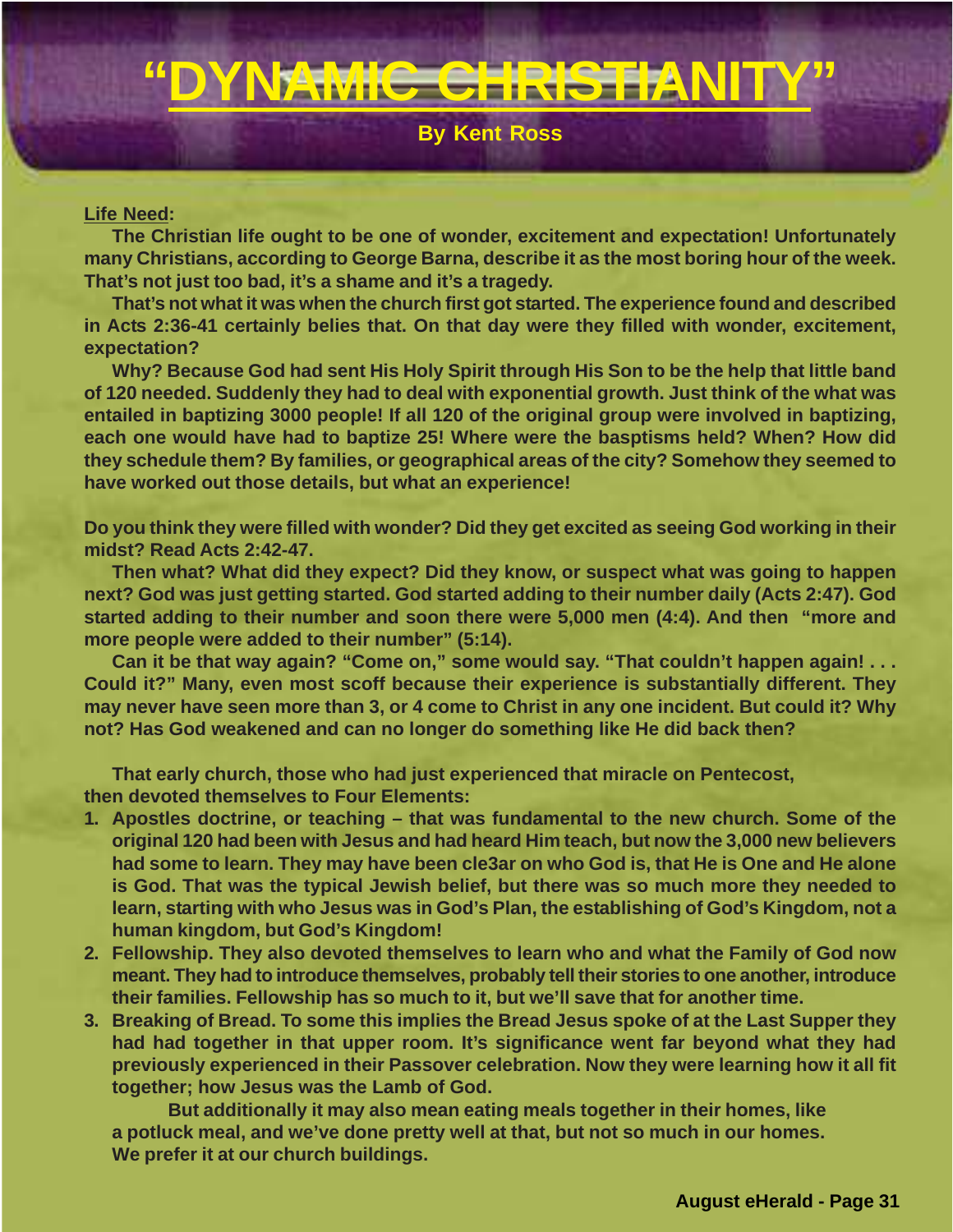**4. Prayer. For them prayer was much more than the boring recitation of learning prayers. They were talking to their Lord who had shown His power in an amazing way. That didn't end with that first experience. Later in Acts (4:31), they once again saw the tremendous, immense power of God when the prayer to Him resulted in the building bing shaken.**

**The results included: 1) People were filled with awe as they saw God at work; 2) They were together and had things in common; 3) Every day they met together In the temple courts, in their homes, breaking bread; and 4) People praised them for seeing what God was doing in them.**

**Then, then . . . "And the Lord added to their number daily those who were being saved." That was their experience with God back then.**

**Can it happen again? The answer is "Yes" and "No." Growing, exciting, dynamic churches seem dependent on 3 conditions:**

- **1. Is God now limiting His Holy Spirit's operation in and through Christ? NO!**
- **2. Does your ministerial team want the church to grow and are they willing to pay the price? PROBABLY 'YES'**
- **3. Does your church want to grow and are they willing to pay the price? HMMMM**

**Ask yourself the following four questions. They're simple questions, but the answers are complex indeed. In fact, in these four questions are the reasons why your church is either growing, or is not growing. Some might argue on this, They say, "Wait a minute. Where two or three are together, the Lord is with them, isn't he?" Yes, of course, but God doesn't want us to remain that way.**

**God is not willing for any to perish. Some of Jesus' last words to us were to go and make disciples of all nations, to preach the Gospel of the Kingdom. God wants His lost children found, and His Plan to alow us to participate with Him. A church that grows and grows and grows. That continues tro reach our to new people and allow God to adds them into His family, even daily!**

- **1. Wouldn't we like a church just like that? YES**
- **2. Can God still do it? YES**
- **3. Is He still willing to do it? YES**
- **4. What would it take? ? ? That takes us back to those three conditions: God and now His Son, Church Leadership, and the Church's Membership.**

**My personal experiences convince me it can happen again. No, I never saw 3,000 people come to faith in one day, and subsequently grow to 5,000, and go on from there. No, I wasn't then, as I'm not now, a "super-pastor." In fact, some would describe me as a stumblebum, but I have been privileged to see what can happen when we let God be God.**

**In my first church in Moorefield, I remember stepping into the church that first morning before Sunday School. Two greeted me with surprised expressions, and one finally said, "Who are you?"**

**I said, "I'm the new pastor. Pastor Ross."**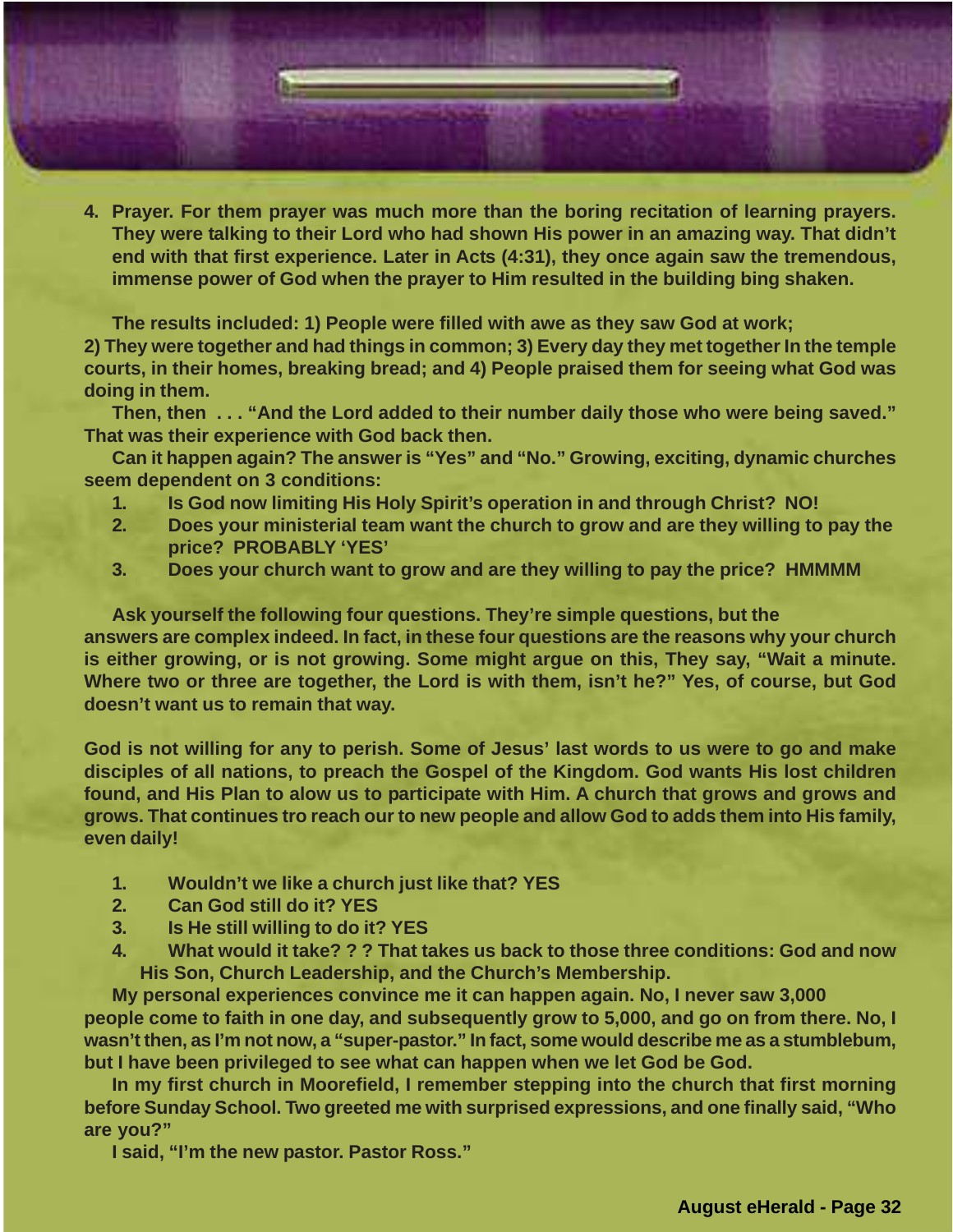**Immediately the retort came back in a gruff manner, "I didn't know we had a pastor coming!" Admittedly, not a propitious beginning, but they came to know me and we worked together. They hadn't had a pastor in years, sao we learnewd to work together, sort of. The church which was running about 15 in Sunday School, asnd they at that time did not have regular church services did grow up to, on occasion, 35-40, and two great young people made their decision to join the Family of God. No, it wasn't three thousand, etc., but it was two that decided to become part of His family.**

**At our next, the church grew some, not a lot, but still some, but we had many baptisms. Some were from the church families, some were young people that some of our young people brought in to church. One called me on a Friday or Saturday, and said, "Bro. Ross, are you going to give the invitation Sunday."**

**I don't know that I had intended to before then, but as of that moment I was sure I would, so I said, "Yes, I believe so."**

**Her rejoinder was "Oh, good. 'cause I'm pretty sure that J. will come forward to accept Christ. I've been talking to her." And, yes, J. did come forward to accept Christ that morning. One night, back when we had evening services, I somehow was led of God to offer an invitation to the smaller group that night and a man and his son, surprised all of us, and both came to Christ and subsequently were baptized in to Him.**

**Another young married woman, whoi had started attending, said to me, "I've been baptized before. Do you think I need to be baptized again?" I felt, in her case, it would be best, but I said to her, "Well, M., why don't you continue coming and listen to the message, and then decide." Two or three weeks later, she made her decision, came forward, and was baptized in to the Family of God. It was a case of the people wanting the church to grow, and some were willing to pay the price. But not all of them were. They discovered the price was too high. So often that is the case as some people feel like they're losing control of their church, and therein is the problem. It's not their church. It's the Lord's, but they would rather keep control of it as it is, than to release it into the Lor5d's hands and let Him bless as He chooses.**

**In 1969 Cheryl and I moved to our third church up in Michigan. As a Pastor I had wanted the church to grow, wherever we were, and I was willing to pay the price, but like most young pastors, I was woefully ignorant of what the price included, and what the real cost would be.**

**This church and its people, for they are Christ's church, wanted their church to grow and together with Cheryl and I, they saw wonderful blessings from the Lord.**

**The year before we arrived the Sunday School there had averaged about 115 and their church service about 85. The church grew me as a pastor, taught me how to be a pastor, nurtured me as a pastor, and together we saw God do some wonderful things. Though our church seated 140, as the years went along we grew and grew. As the years went along we found we were averaging 180 people coming each week. We had to open ther balcony, run a full Junior church.**